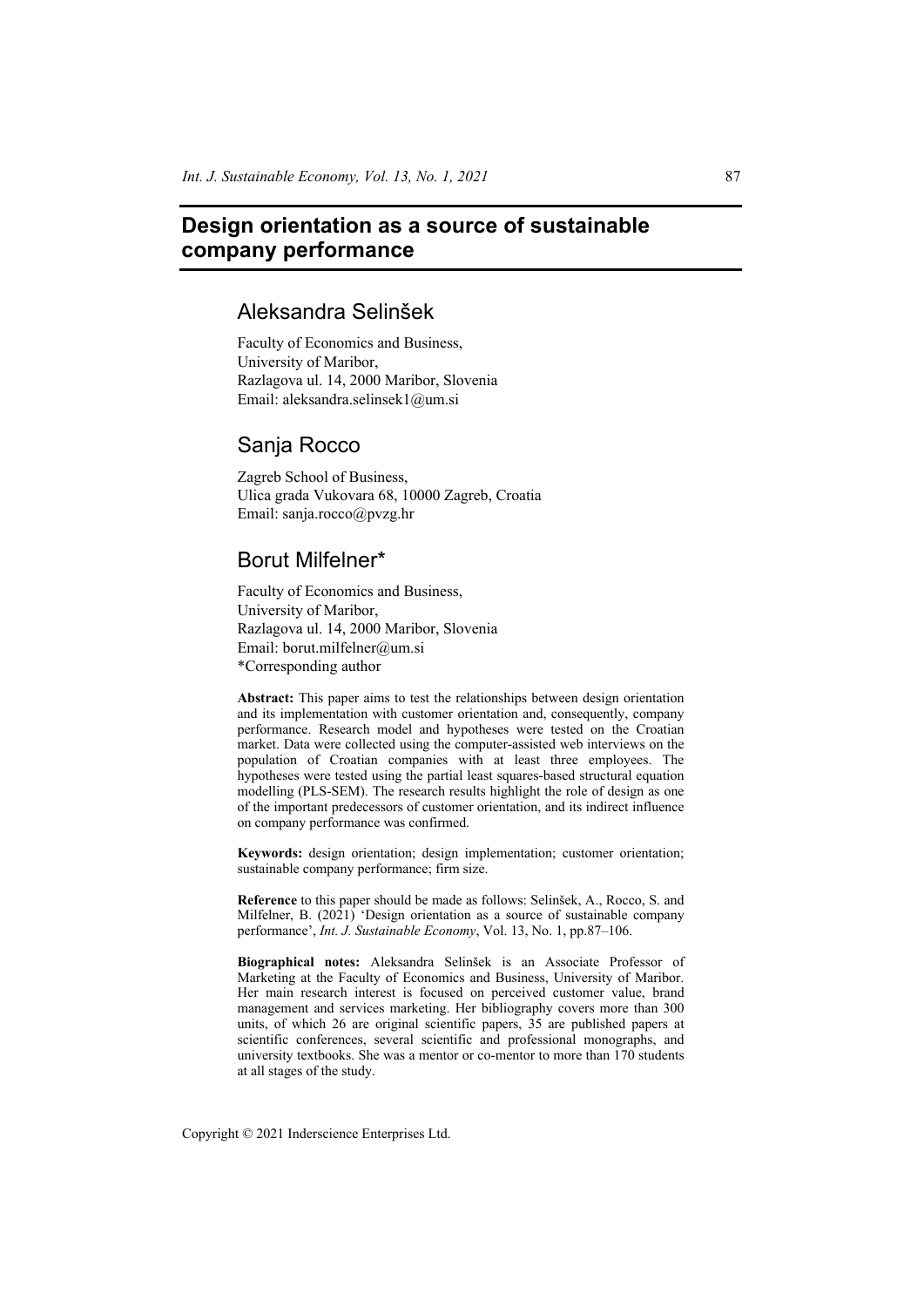#### 88 *A. Selinšek et al.*

Sanja Rocco is a Senior Lecturer at the Zagreb School of Business. Her main focus in research are on design orientation in marketing, design management, branding and visual communication. She also has professional experience as a communication designer. She earned her Master of Science in marketing at the Faculty of Economics and Business, University of Zagreb and recently defended her Doctoral thesis at the Faculty of Economics and Business, University of Maribor. She is an author or co-author of around 30 published papers.

Borut Milfelner is a Full Professor of Marketing and an Assistant Professor of Tourism at the Faculty of Economics and Business, University of Maribor, Slovenia. He received his PhD at the University of Ljubljana, Faculty of Economics in 2010. His research interests include the areas of marketing research, internal marketing, consumer behaviour, tourism marketing, and the resource-based theory. His scientific bibliography consists of authoring and co-authoring several published scientific articles, scientific conference contributions, and scientific monographs and chapters in monograph publications. He is also a member of editorial board of three scientific journals in the field of business science and a reviewer for several domestic and international scientific journals.

## **1 Introduction**

Design is considered as an important part of innovative product strategy (Gemser and Leenders, 2001) and marketing in general (Kotler and Keller, 2018). Such activities concerning products and services have been continuously addressed in the scientific literature, while in the field of design, less research can be found. Design is often viewed only from a narrow point of view, predominantly functional, aesthetic and ergonomic (Srinivasan et al., 2006). In addition, many managers are still insufficiently aware of the potential of design, especially of its role in adding value to the customers, and therefore do not attribute a strategic role to design (Veryzer and Borja de Mozota, 2005; Borja de Mozota, 2010). In the evolution of design, its multidimensionality and multidisciplinarity increases (Borja de Mozota and Wolff, 2019) and thus the role of design in companies has also been changed. In the past, the design was primarily in the domain of designers and not so much management. Today its role is completely different and above all embedded in all levels of management. Recently, however, also increase in marketing literature and research on the topic of design orientation can be acknowledged (e.g., Moll et al., 2007; Venkatesh et al., 2012; Cantó et al., 2019) and it seems that authors recognise the role of design and believe that design can be a very important and powerful strategic tool in achieving sustainable competitive advantages.

Customer orientation is one of the main components of market orientation and is an important driver of a company's success (Kirca et al., 2005). Besides, some studies suggest that customer orientation can be even more successful when combined with other strategic orientations (Gatignon and Xuereb, 1997; Voss and Giraud Voss, 2000). As such, customer orientation is a key marketing resource for achieving a sustainable competitive advantage for companies.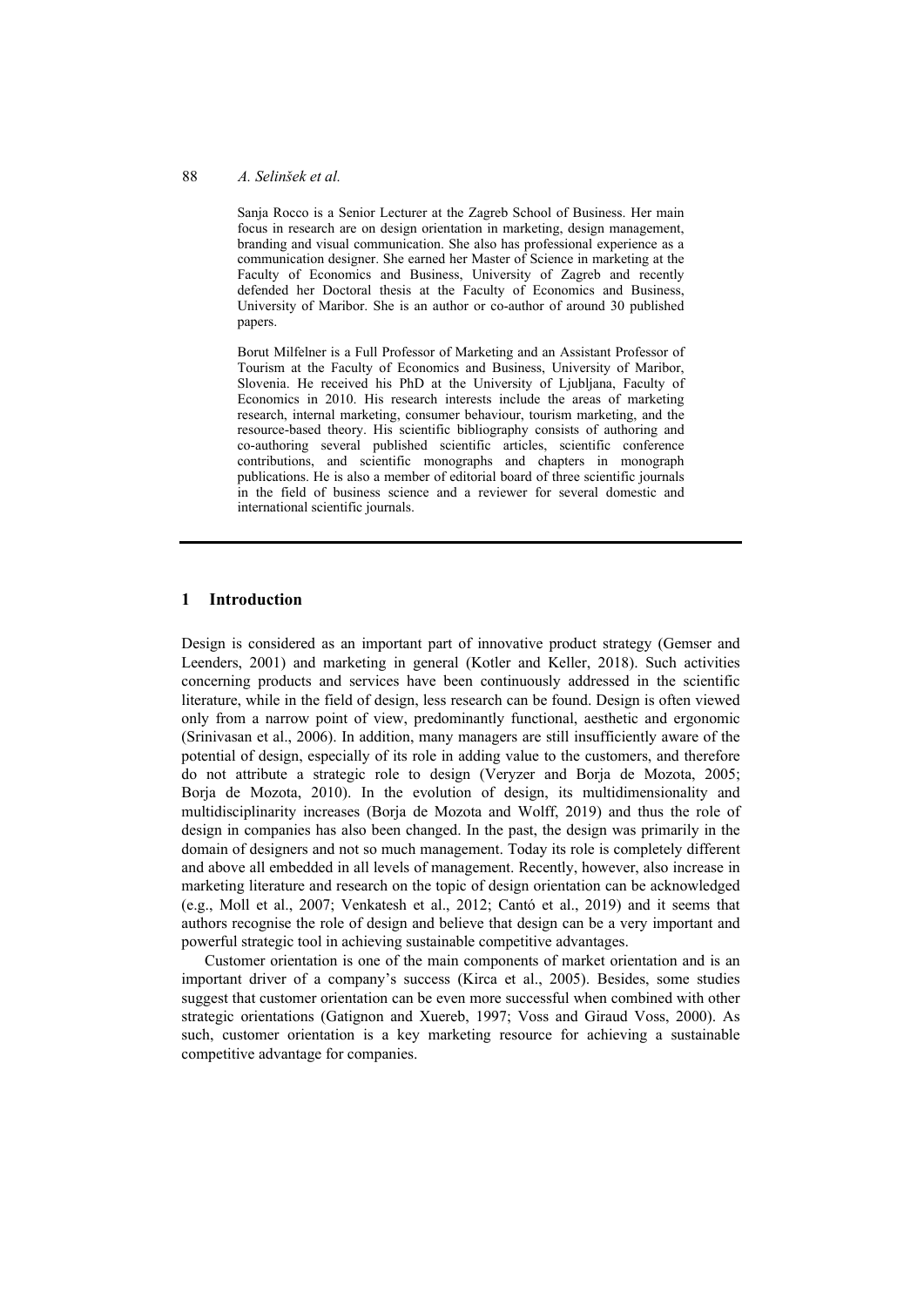Research on market orientation and its subconcept customer orientation is still limited mostly to non-European countries. In line with the definition of internal and external market orientations, design orientation is classified as internal and customer orientation as external orientation, but rare studies examining the entire chain of relationships between internal and external market orientations, and business performance (Milfelner, 2009). At the same time, we are finding a similar situation in the field of design orientation. Research in this area are mostly conducted in developed countries. Also, there is evidence of a positive relationship between design investment and improved business performance (e.g., Black and Baker, 1987; Sisodia, 1992; Bruce et al., 1995; Ulrich and Pearson, 1998; Slater and Narver, 2000; Gemser and Leenders, 2001; Borja de Mozota, 2002; Hertenstein et al., 2005; Kootstra, 2009). However, these studies mostly focused on direct relationships without a broader view of company performance. Despite the growing research interest in the design orientation, it should be emphasised that the design orientation is still a relatively poorly studied construct, with the lack of empirical verification at the forefront. Only recently, some design orientation scales for the concept measurement have been proposed (Rocco and Selinšek, 2019; Cantó et al., 2019). Within marketing discipline, a deeper understanding is needed regarding how variations in product and service design affect key customer outcomes as well as the relationships between the customer and organisational objectives (Ostrom et al., 2010).

Current literature provides some discussion regarding the concepts strongly related to the design concept. Design, regarding company level (e.g., product, service, strategic, inter-functional), should be managed if managers use it as a tool for building or developing a sustainable competitive advantage. Cantó et al. (2019) state that some authors distinguish between design orientation and design management and claim that the concept of design orientation is broader and more innovative than the concept of design management, as it includes not only behavioural aspects but also a cultural vision of design thinking. Therefore, such orientation is essential in the strategic approach when design management is integrated with all other functions and corporate culture within the company and used as an essential strategic tool for achieving sustainable competitive advantages (Borja de Mozota, 2010; Moll et al., 2007; Venkatesh et al., 2012). Nevertheless, that design has always been about influencing the customer behavioural reactions, the relationship between design orientation and customer orientation as a philosophy of management and its influence on business performance still calls for further research (Ostrom et al., 2010).

Even though the question of a design value for customer and business performance has been documented in previous studies in the field of design management and marketing management, this is according to our knowledge the first quantitative study that addresses the relationships between design orientation and customer orientation, which is the essential component of market orientation, and their impact on company performance in the context of Croatia. Researching this issue in the Croatian business environment can have value not only for Croatian managers but also for other managers in the region in similar emerging economies. The paper first provides a theoretical foundation; then, we present the development of a research model and hypotheses. This is followed by the methodology and results section. Discussion, implications for theory, and managers and limitations of the study are provided in the conclusions.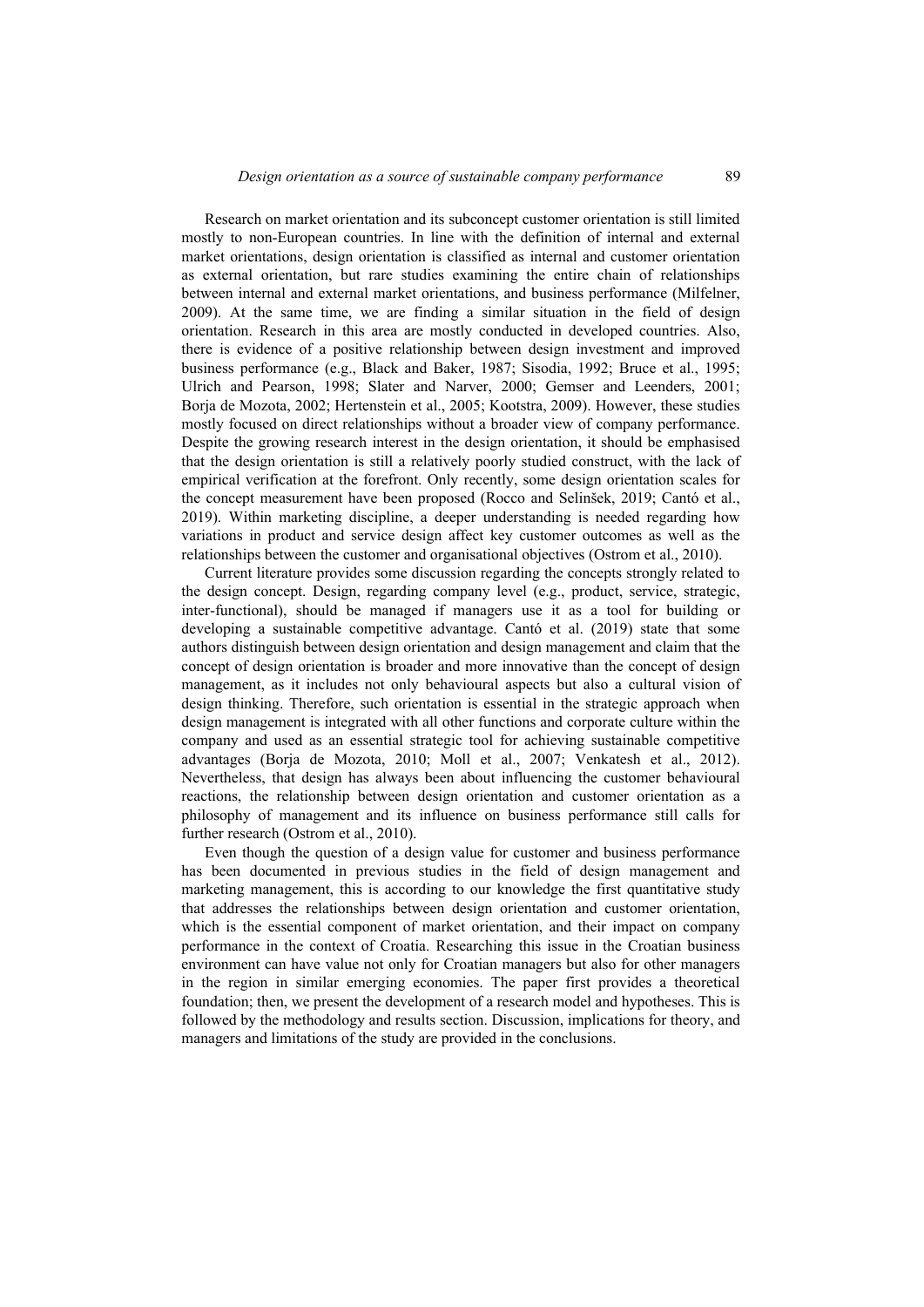## **2 Theoretical foundations of the customer and design orientation**

Customer orientation reflects the essence of the marketing concept and refers to the understanding of the target customers in order to create excellent value for them. It has usually been considered as one of a dimension of market orientation (e.g., Narver and Slater, 1990; Kohli and Jaworski, 1990; Silver Coley et al., 2010).

Standard literature defines superior customer value as a customer's comprehensive assessment of a product or service that compares the perception of differences between giving and getting components (Zeithaml, 1988) and it is perceived as the trade-off between all relevant benefits and sacrifices (Ulaga and Chacour, 2001; Woodall, 2003; Pisnik et al., 2016). In general, authors agree that perceived customer value is a multidimensional concept (e.g., Cronin et al., 2000; Gallarza and Saura, 2006). Lately, besides rational benefits, also emotional benefits are emphasised (Sanchez et al., 2006).

Companies create higher levels of customer value by ensuring durable solutions to customers' needs in many forms of emotional and social benefits. These are potentially valuable but not necessarily articulated by the customer (Slater and Narver, 1998). Some authors (e.g., Atuahene-Gima et al., 2005; Narver et al., 2004) argue that this is where a proactive customer orientation comes into consideration in creating the offering that exceeds customer expectations and consequently leads towards higher levels of perceived value, customer satisfaction and sustainable competitive advantages from the viewpoint of customers (Blocker et al., 2011).

In their study Zhou et al. (2009) research the relationship between market orientation, customer value, competitive advantage, and company performance. On the ground of a demand-based perspective (Adner and Zemsky, 2006), their study examines the relationship from the customers' value heterogeneity perspective. They show that customer and competitor orientations impact innovation and market competitive advantage, which is the foundation for achieving market and financial performance. Customers in the exchange process are primarily looking for benefits, which are perceived very subjectively, and therefore their expectations are diverse, highly specific, and heterogeneous (Monroe, 1990). Therefore, over time, customers become more demanding and are interested only in offers with superior added value and reliability. The findings generally support the fundamental belief of the demand-based view that customer heterogeneity significantly influences a firm's strategic choices. Therefore, customer orientation seems to be the most crucial concept in creating a sustainable competitive advantage related to innovation differentiation advantage and market differentiation advantage.

Customer orientation is organisational philosophy oriented towards its customers and usually encompasses the ability of the company to understand customers' needs and to continuously deliver them superior value (Narver and Slater, 1990). It is one of the most important strategic goals of an organisation (Kohli and Jaworski, 1990; Narver and Slater, 1990; Gatignon and Xuereb, 1997; Wang et al., 2016; Zhou et al., 2005). Several gathering information activities about customer needs, developing products and services with expected benefits to appropriate communication with customers are related to customer orientation (Kohli and Jaworski, 1990). Narver and Slater (1990), see customer orientation as a subconcept of market orientation together with competitor competition, and inter-functional coordination. Some authors claim that customer orientation is the most important part of market orientation (Deshpandé et al., 1993).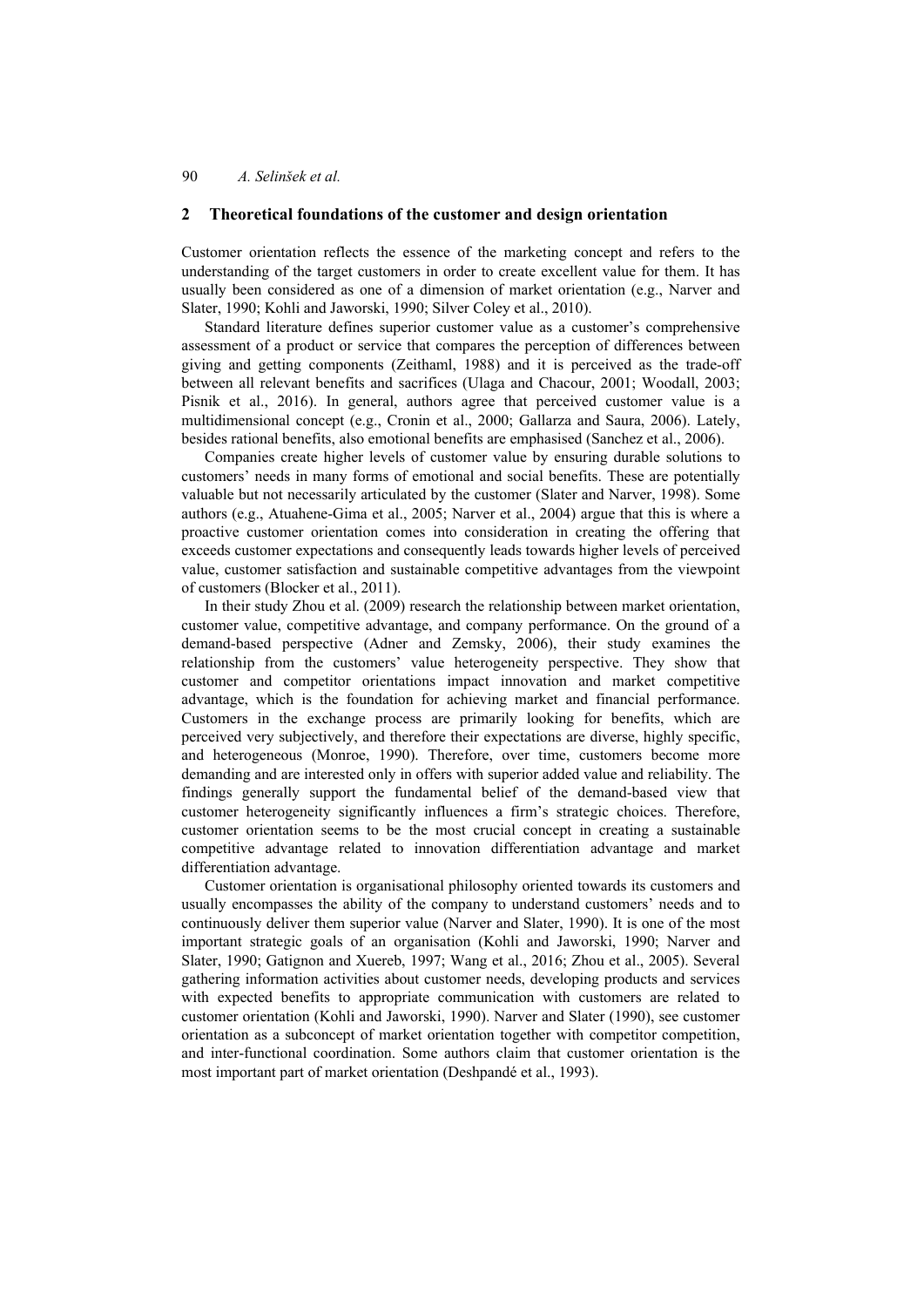Similarly, to customer orientation, also, design orientation can have a central role in achieving superior customer value. Usually, product design is the domain of design that can be easily measured by its benefits to the customers – through style, form, functionality, and emotional experience it offers. Nevertheless, it is not as easy to measure other fields of design implementation, service, process, or strategy design, where a long-term measurement scale system is not yet accepted.

Design influences user behaviour in many ways and indirectly shapes society. The result of a designer's work is not a form of a product but the shaping of social and behavioural rules (Keller, 1975). Recently we have seen a significant improvement in the field of design use, philosophy, and research. Design no longer only means shaping and aesthetics but is understood as a strategic element important for business innovation processes, and other societal development processes. Designers nowadays have the ability and knowledge to include users in the process of design development so that it can become a competitive parameter in new products and services development. Design is an essential driver for innovation, resulting in concepts such as strategic design, design management, and design thinking. Design is closely linked to innovation and, therefore, often integrated into innovation strategies. Likewise, the design is increasingly used as a tool to solve societal challenges, e.g., environmental challenges, challenges of aging, urban development, and health. However, there seems to be a general lack of research to measure design results and study its performance.

According to Best (2006), design plays a crucial role in creating new products and services in response to various market challenges and opportunities. However, different fields of design have different responsibilities, e.g., visual communication design influences the quality and relevance of messages in different media and is of great importance in the era of interactive communication. The design process is subtle, so its openness and reliance on creativity posed a great challenge for researchers to describe and define. Simon's (1970) view of design as a systematic search through the space of a solution has significantly influenced contemporary views of the design. Some authors disagree with this (Schön, 1984) and say that such a view of design is too rational and partial and that it does not explain the complexity of design in different situations (Edelson, 2002).

According to Sun (2012), research in the field of design in new product development has gained much attention in recent years, following the success of Apple and other companies which incorporated design in their strategy. Design development is recognised as a multidimensional team process (Brown, 2008). This includes an understanding of the purpose of the design, the needs of the customers, as well as a broader, social, and ethical aspect of the impact of design in the broadest possible global sense.

The strategic management approach with design as a source of competitive advantage has been recognised and researched for the last 20 years, and a huge step in developing different design models, methods, and skills are acknowledged (Borja de Mozota and Wolff, 2019). Design can be understood as a double-loop process within a company, where the experience of inserting design can lead to better design absorption and to higher maturity level (Wolff et al., 2016).

The new implication of design thinking, however, differs from the original, as it is used on the one hand for the innovation process and, on the other hand, to meet the customers' needs in means of higher product quality and value. In this context, creative approaches are important for developing significant added value through innovation in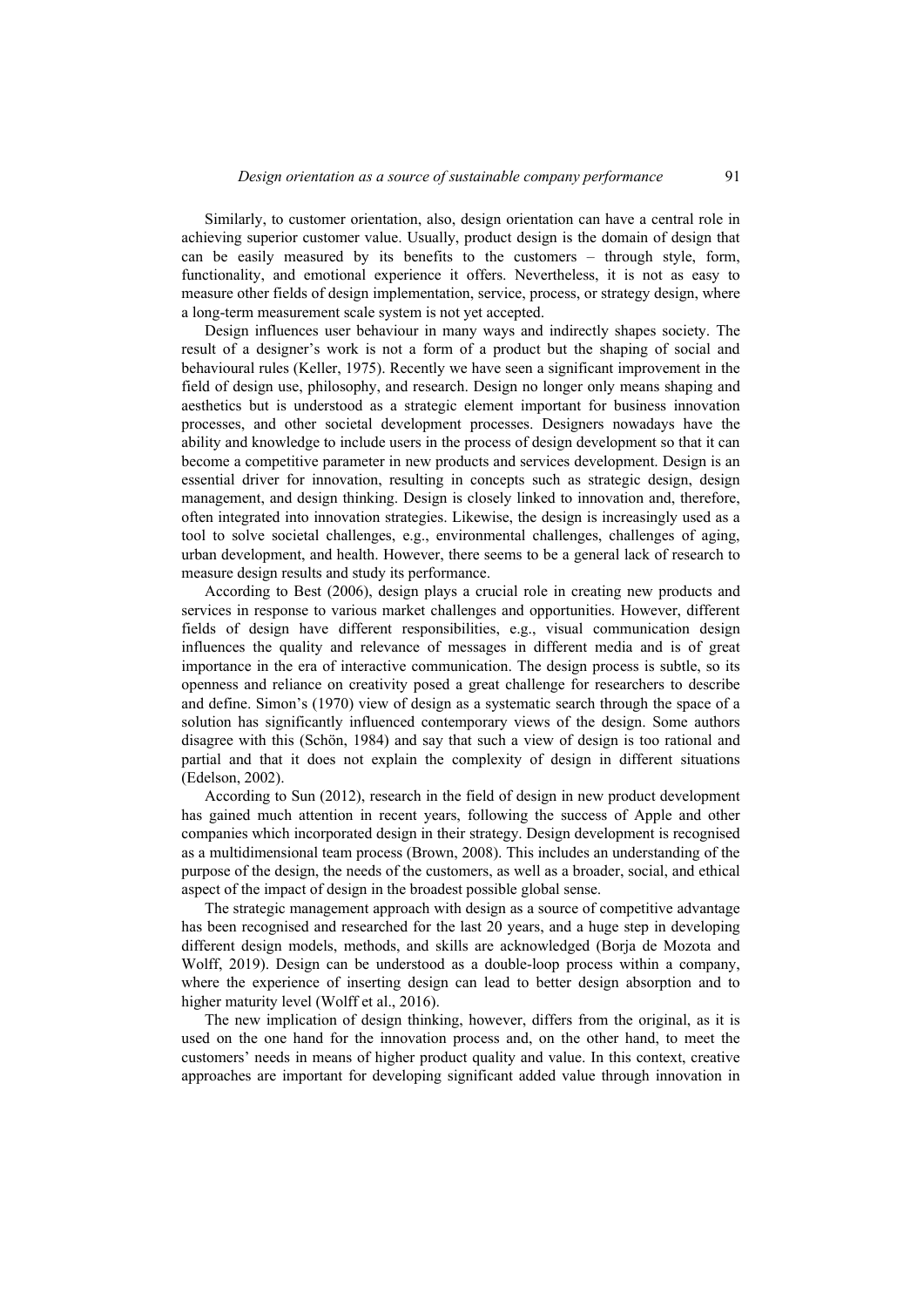design, with the help of which products and services can be designed for different circumstances and different purposes of use. Liedtke (2018) sees design thinking as engagement, dialogue, and learning with customers and stakeholders involved in the process of solution development.

The focus of customer and design is similar in a way that they both wish to improve the quality of consumers` everyday life through the added benefits offered in products and services and from that point of view design management integrate much of brand issues (Borja de Mozota, 2003; Montana et al., 2007).

Venkatesh et al. (2012) define design orientation as the integration of different elements related to the product design in different company levels, oriented on the fulfilment of customers' expectations. It should be the main guideline of the management, to use design at all levels of the company, and to integrate it into other business functions. It covers conscious, reflective and creative ways of conceiving, planning and developing products and services in a way that creates greater value for customers and enables them to achieve higher levels of satisfaction, not only on a functional but also emotional and social level (Venkatesh et al., 2012). Similarly, design orientation can be an integrating factor for decisions at different levels of a company with a focus on customer engagement (Bloch et al., 2003; Moll et al., 2007).

Since design can also be related to entrepreneurship orientation, it has a significant decisive role in business performance. In addition to being an important factor in product differentiation in the market, design orientation can also be used as a strategic tool to achieve a company's sustainable competitive advantage (Borja de Mozota, 2003). From this perspective, it is also important that design-oriented companies integrate design into their business strategy (Moll et al., 2007).

If a design-oriented company is focused on the needs of consumers, this allows them to adapt more easily and quickly to market changes. Furthermore, Venkatesh et al. (2012) argue that the design orientation incorporates design at a strategic level, e.g., its inclusion in the vision. Furthermore, it is important to involve design in the benefits that customers can recognise as added value.

### **3 Research model and hypotheses development**

The conceptual framework and hypotheses discussed in this section are presented in Figure 1.

Lately, many companies are looking for market opportunities and business success through design thinking and design management. Many of them are also becoming design-oriented.

However, to successfully establish a design-oriented approach in a company, it must be integrated into the entire company, not only at the structural but also at the organic level (Venkatesh et al., 2012). Although according to our knowledge there is scarce evidence of direct relationships between design orientation and design implementation (Venkatesh et al., 2012), according to the design management literature (e.g., Borja de Mozota and Wolff, 2019) there is a need of management function to strengthen the design with tools for managing the design function. The design implementation should be reinforced with the introduction of clear goals and performance indicators. As such, design orientation should also reinforce information exchange in the field of products and innovation between a company and its customers. Therefore there is a need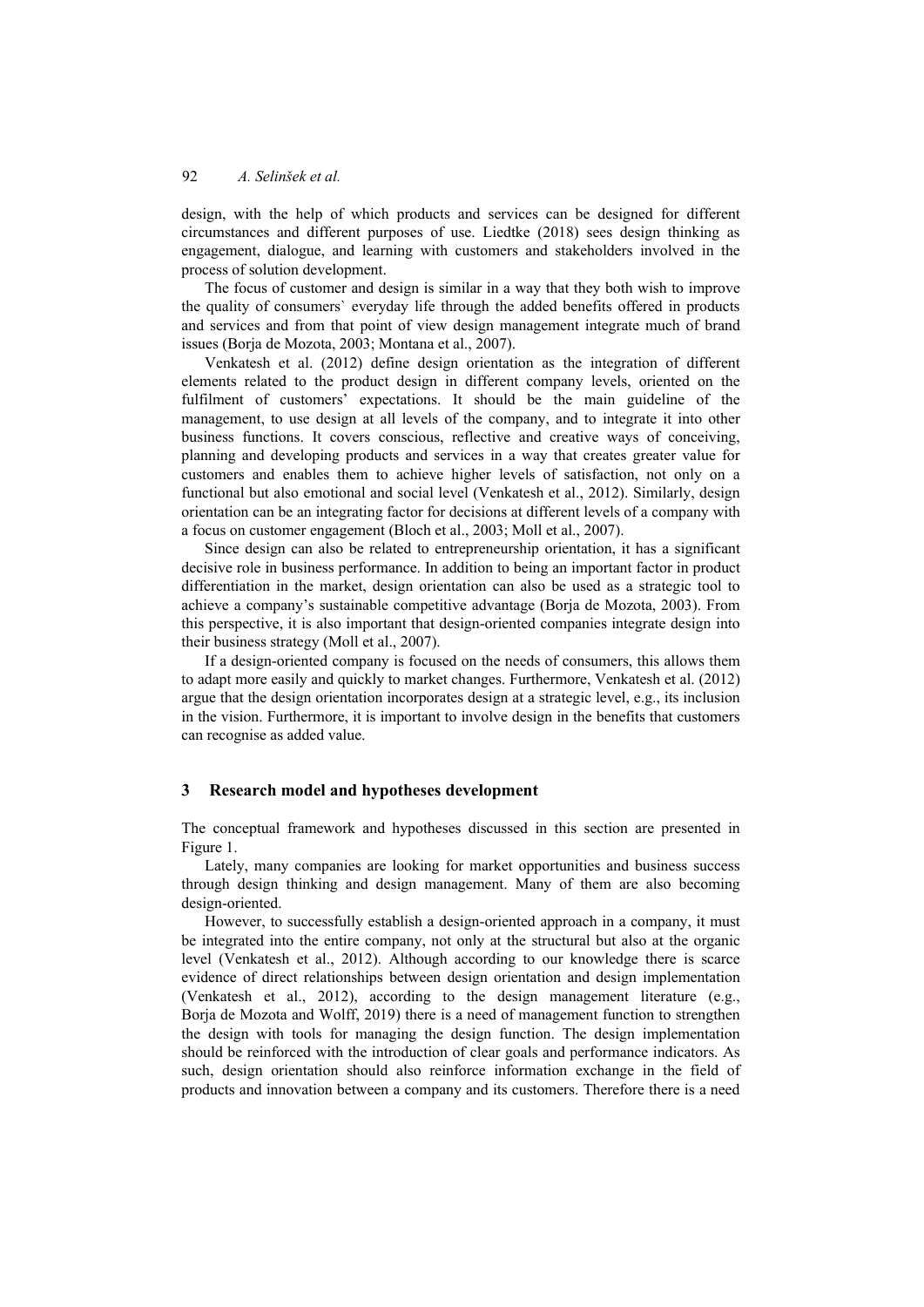to use such information in the design ideas implementation processes in order to bring product design features in line with customer needs. In addition to a design orientation focus that encompasses a strategic approach to customers, design implementation is important, because the emotional value of design is as essential as functional.



**Figure 1** Conceptual framework with proposed relationships and hypotheses

Following the orientation implementation literature (e.g., van Raaij and Stoelhorst, 2007), the different theories and approaches exist on how companies can acquire the necessary practices. This could be through the norm-based approach, strategy, and support, acquiring new capabilities, through the culture change, through the systems-based approach, management behaviour approach, or the cultural transformation approach.

From the marketing point of view, the design should contribute to the achievement of a company's strategic goals. Its role in the company's strategy and in developing brand positions in the market depends on the status and importance of design in the eyes of managers (Moll et al., 2007). Furthermore, Venkatesh et al. (2012) in the case of Swedish companies, find that the focus on design cannot be isolated from other functions in the company, but related to them. Therefore we propose:

H1 Design-orientation positively impacts levels of design implementation.

Understanding customer needs is a necessary condition for successful design (Khalid and Helander, 2004). Only rare qualitative studies have researched the relationship between design orientation and customer orientation (Moll et al., 2007). There research results show that design-oriented companies are strongly customer-focused and continuously research the manifest and latent needs, desires, expectations, and perceptions of their customers. They have proposed a management tool for review of best-in-class design practices that have shown to improve business results under the proposition that design orientation is positively related to market orientation. The main goal of a design-oriented company is to reach customers' hearts more than their minds (Vekantesh et al., 2012). However, companies are not always only customer-driven because they must foresee future trends, and they sometimes invent revolutionary, new-to-the-market products, but despite of that or even because of that the design orientation and implementation force companies to get the appropriate market intelligence through being customer orientated.

Also, Borja de Mozota and Wolff (2019) have acknowledged the importance of design in the reinforcement of customer orientation. This is achieved through the need to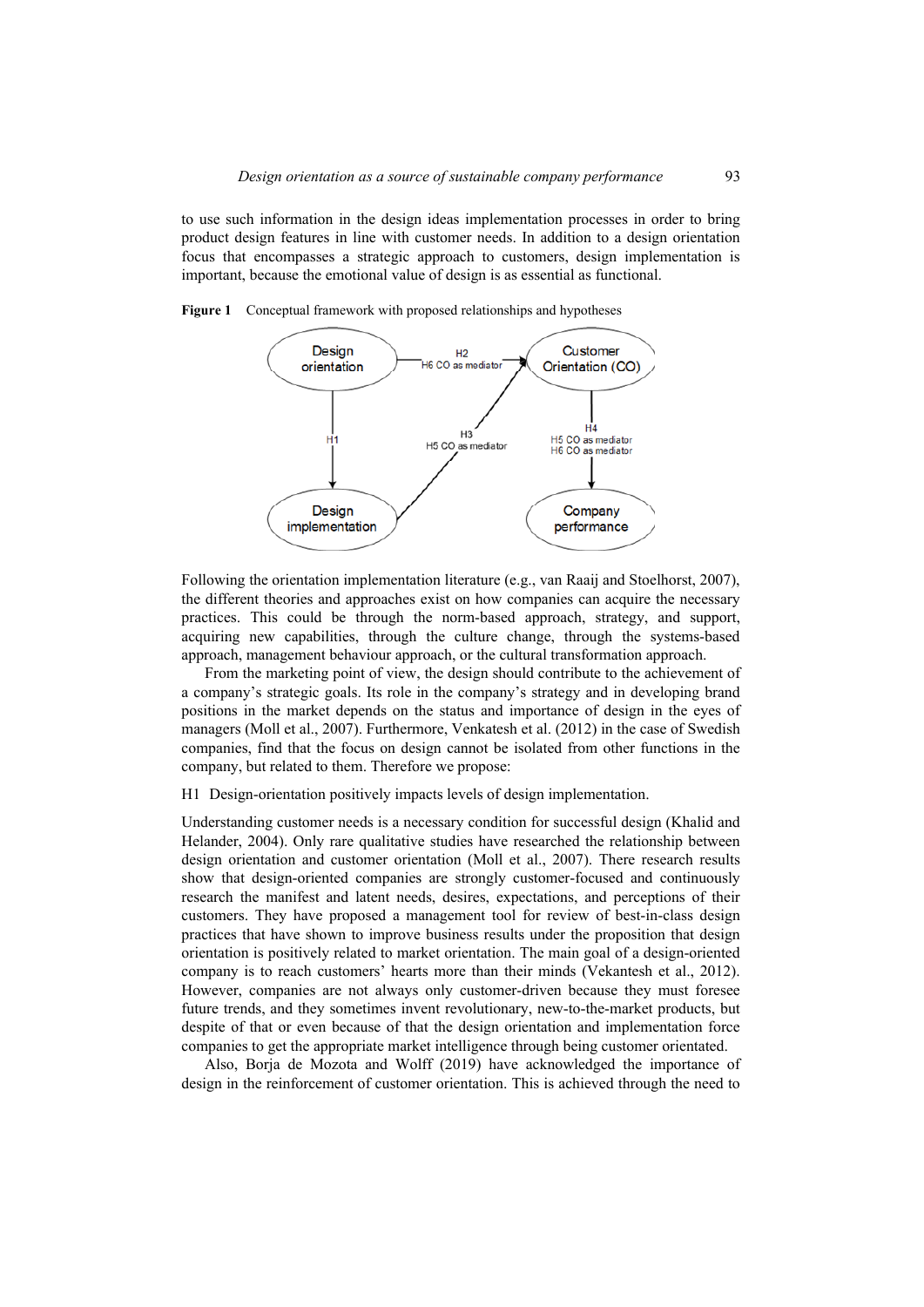provide the necessary information concerning the customers, such as information about aesthetic, functional, and other design features. Following that, the design should reinforce the market research function and collaboration between customers and the company. Furthermore, through its creative function, the design could change the behaviour and culture inside the company and open more effective communication between the company and customers. Since customer orientation is the business culture or set of beliefs that puts the customer's interest first (Deshpandé et al., 1993), achieving higher levels of design orientation and implementation could potentially also straighten firm customer orientation. According to that, we propose two hypotheses:

H2 Design-orientation positively impacts customer orientation.

H3 Design implementation positively impacts customer orientation.

Many studies have confirmed the relationship between customer orientation and company performance (e.g., Frambach et al., 2016; Pekovic and Rolland, 2016; Feng et al., 2019). Results showed that customer orientation is essential for a better understanding of customers' demands and for achieving sales growth and successful company performance (Ziggers and Henseler, 2016; Pekovic and Rolland, 2016; Feng et al., 2019). Therefore, our next hypothesis is:

H4 Customer orientation positively impacts company performance.

Design-oriented companies develop their products with the design in mind and often use design in the development of new products in order to offer unique benefits to customers. On the other hand, as novelty can be attractive to customers, they can also be perceived as uncertainty or risk from their point of view. Hence to be successful design-oriented company must also be customer-oriented on the market in means of achieving higher market shares and sustainable competitive advantages. According to Moll et al. (2007), companies with design focus respond to customers' suggestions and complaints more formally. Regardless of the industry, the design is one of the determining factors in meeting customer satisfaction and achieving market success. Therefore, more design-oriented companies that are also customer-oriented are also more flexible to market changes and are consequently more successful with their products on the market. Therefore, we propose the last two hypotheses:

- H5 Customer orientation mediates the impact of design implementation on company performance.
- H6 Customer orientation mediates the impact of design orientation on company performance.

The hypotheses were tested controlling the company's size since it showed to be an important control variable in some of the previous studies, including customer orientation and performance (e.g., Menguc and Auh, 2006). Some of these studies indicate that companies' performance and size are positively related. Accordingly, larger companies could also have better-developed marketing resources, and there is evidence that they could be more customer and market-oriented than smaller (Grewal et al., 2013). In contrast, according to the theory of inertia, larger companies could have more problems to develop and implement customer and market orientation, since growing makes them increasingly vulnerable to various pressures of bureaucratic inertia. Also, other restraints such as limited adaptability, slow responsiveness to the environment factors, problems in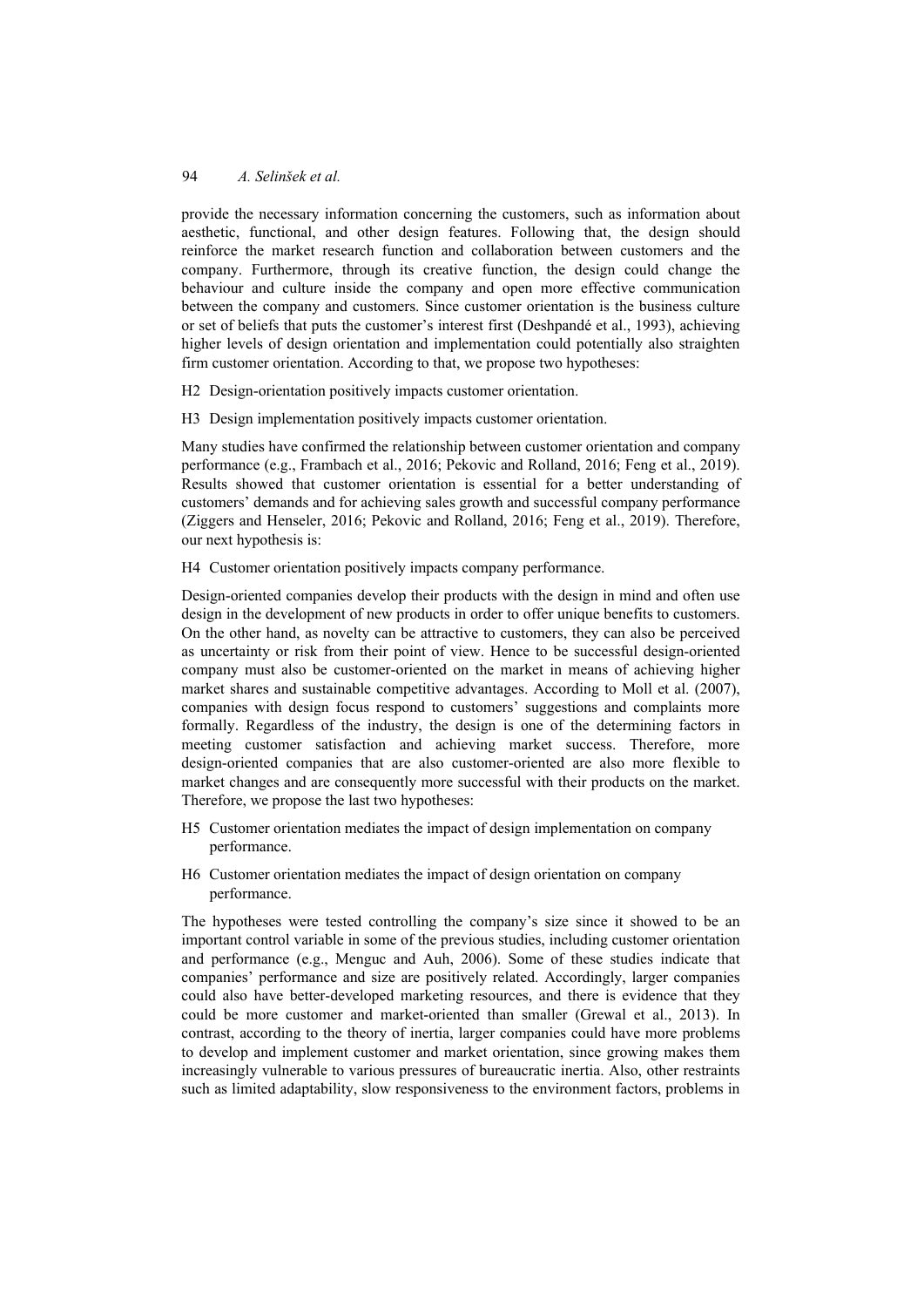internal communication, and a high degree of formalisation could limit their capacity for being more customer-oriented (Coviello et al., 2000).

#### **4 Methodology**

#### *4.1 Measurement scales*

The questionnaire consisted of measurement scales for assessing the levels of design orientation, design implementation, customer orientation, and company performance.

The final questionnaire was developed in the pretesting phase using eight experts from the fields of marketing and one from the design management field from Croatia. Expert judges were provided with the initial definitions and commented on the provided items. Most comments were considered to improve the quality of measurement scales. In the second phase of the instrument testing, exploratory factor analysis was deployed, and some items were excluded due to low loadings on all factors or cross-loadings on several factors. The original items from the previous scales have been translated into Croatian and then back-translated into English.

Design orientation was assessed with 13 (4 items were excluded after initial testing) on the scale from  $1$  – completely unimportant to  $5$  – very important. The scale was adopted from Borja de Mozota (2002) design management (value) scale and Cantó and Cantó et al. (2019) design orientation scale. Additional items for assessing internal and external communication, working processes, co-creation process, sustainable development, and long-term goals were self-generated according to the expert judges' propositions. Three items for the design implementation construct were adopted from the design value scorecard (DMI, 2015) whose main task was to identify key growth drivers in the development and delivery of design and the transition toward a more practical and experience-driven use of design. Items were measured on the scale from 1 – never to 5 – frequently. Lafferty and Hult (2001) and Narver et al. (2004) adopted scales that were used for the measurement of customer orientation. For that purpose, nine partially adopted items were used and measured on the scale from 1 – completely disagree to 5 – completely agree. For company performance measurement, five items were used. Respondents had to evaluate the overall performance of their business on the scale from 1 – lowest score to 5 – highest score. Additional four performance criteria relative to the competition (performance over the last three years, the sales growth position, satisfaction with sales growth, market share growth rate, satisfaction with return sales) were evaluated on the scale from 1 – extremely unsatisfied to 5 – extremely satisfied. Items are presented in Table 1.

#### *4.2 Data collection and sample characteristics*

Data were collected using the computer-assisted web interviews on the population of Croatian companies with at least three employees. 2,184 email addresses of CEOs, general managers or marketing managers were acquired using the most reliable database sources, such as the Croatian Chamber of Commerce and the Croatian Ministry of Entrepreneurship and Crafts (MINPRO). Managers were given the main explanations of the general purpose of the study and provided with a link to the internet web page with the questionnaire. 100 usable responses were received, which represented a 4.6%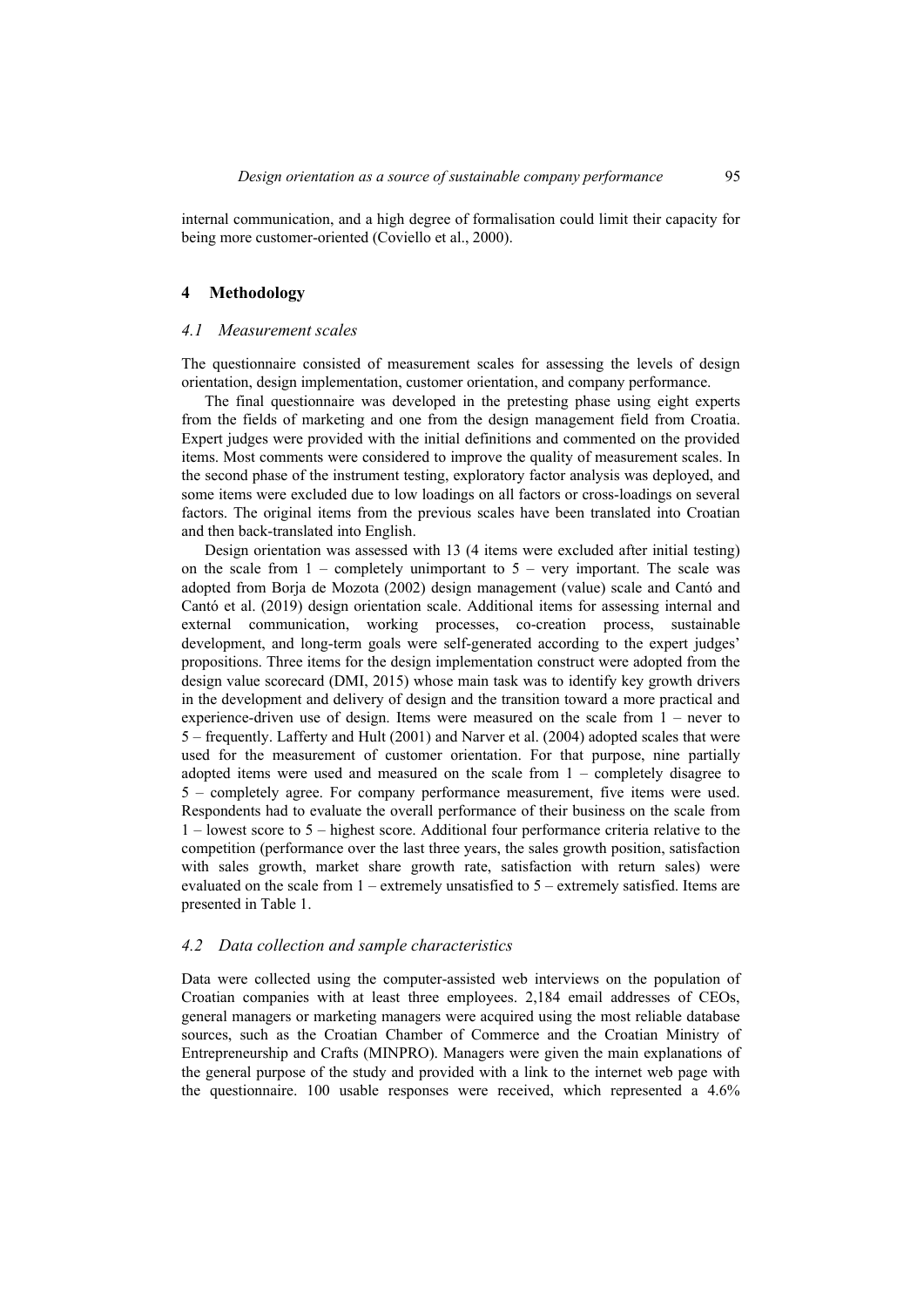response rate. A lower response rate could be attributed to several factors. CEOs were the main informants of this study, and organisational leaders are also the least likely to respond to organisational surveys (Anseel et al., 2010; Baruch and Holtom, 2008). Also, the low responsiveness could be attributed to increasing request of participating in survey studies in a small country of Croatia. The third reason could be a possible non-response bias from companies less interested in design development.

The study sample consisted of 40% of product companies, 33% of service companies and 27 % of combined industry sectors. The final sample characteristics according to the size were as follows: 24% of companies between 3 and 10 employees, 34% between 11 and 50 employees, 15% between 51 and 100 employees, 6% between 11 and 200 employees, and 21% of companies with over 201 employees. According to the analysis of results, 27 % of companies gained some design awards in the last three years, while the rest did not. The general data about the examinees show that there were 42% of female and 58% of male respondents.

## *4.3 Construct reliability and validity*

Due to a lower sample size (Hair et al., 2014), the hypotheses were tested using the partial least squares-based structural equation modelling (PLS-SEM) with SmartPLS 3.2 software. In the first phase, dimensionality was tested with exploratory factor analysis for each of the five scales with IBM SPSS 24. Every time the analysis based on the eigenvalues higher than one resulted in a one-factor solution. Kayser-Mayer-Olkin (KMO) coefficient, communalities, and factor loadings were in the proposed intervals. In the second step, the structural model was proposed using the PLS-SEM method according to the conceptual model and hypotheses. Overall all indicator loadings were higher than the recommended threshold of 0.6. Because of the lower loadings, two items were excluded for the design orientation construct, leaving it with the final 12 items. Indicators mean, standard deviations, and loadings are presented in Table 1.

|                                                                                 | Mean | Std.<br>deviation | Loadings | Cronbach's<br>alphas | CR    | <i>AVE</i> |
|---------------------------------------------------------------------------------|------|-------------------|----------|----------------------|-------|------------|
| Design orientation                                                              |      |                   |          |                      |       |            |
| Design changes the spirit of the<br>firm, which becomes more<br>innovative.     | 3.97 | 0.915             | 0.716    | 0.932                | 0.941 | 0.707      |
| Design improves coordination<br>between marketing research<br>and R&D function. | 3.36 | 1.000             | 0.810    |                      |       |            |
| Design is a know-how that<br>transforms the processes.                          | 3.55 | 0.978             | 0.802    |                      |       |            |
| Design improves coordination<br>between production and<br>marketing.            | 3.55 | 1.009             | 0.679    |                      |       |            |
| Design develops project<br>management of innovation.                            | 3.67 | 0.995             | 0.704    |                      |       |            |

**Table 1** Items its means, standard deviations, loadings, Cronbach's alphas, composite reliabilities (CRs) and average variance extracted (AVE)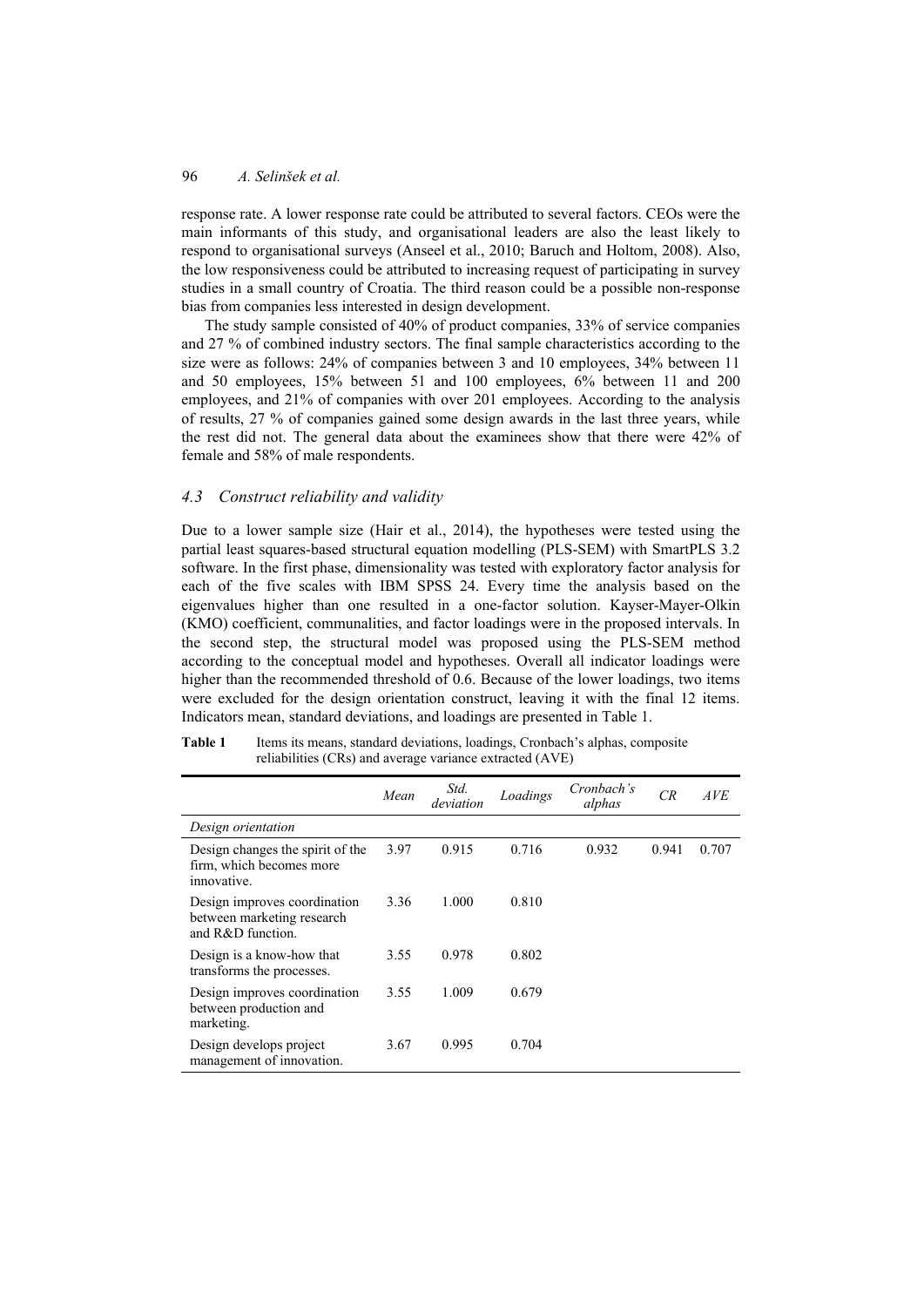|                                                                                                                                           | Mean | Std.<br>deviation | Loadings | Cronbach's<br>alphas | CR    | AVE   |
|-------------------------------------------------------------------------------------------------------------------------------------------|------|-------------------|----------|----------------------|-------|-------|
| Design orientation                                                                                                                        |      |                   |          |                      |       |       |
| Design creates new niche<br>markets.                                                                                                      | 3.91 | 0.922             | 0.779    | 0.932                | 0.941 | 0.707 |
| Design improves the<br>circulation of information.                                                                                        | 3.46 | 1.049             | 0.773    |                      |       |       |
| Design improves our internal<br>and external communication.                                                                               | 3.79 | 1.018             | 0.746    |                      |       |       |
| Design improves our services<br>and working processes.                                                                                    | 3.76 | 1.006             | 0.798    |                      |       |       |
| Design involves our customers<br>in a co-creation process.                                                                                | 3.38 | 1.144             | 0.694    |                      |       |       |
| Design provides sustainable<br>development and benefits to<br>the community.                                                              | 3.39 | 0.994             | 0.773    |                      |       |       |
| Design improves our long-term<br>goals/return-on-investment.                                                                              | 3.65 | 0.947             | 0.793    |                      |       |       |
| Design implementation                                                                                                                     |      |                   |          |                      |       |       |
| We use design for<br>development and delivery of<br>products, services and<br>communications (aesthetic<br>value and functionality).      | 3.97 | 1.049             | 0.784    | 0.796                | 0.878 | 0.573 |
| We use design as a connector<br>or integrator of business<br>functions.                                                                   | 3.56 | 1.095             | 0.860    |                      |       |       |
| We use design as strategic<br>resource for new business<br>models.                                                                        | 3.29 | 1.175             | 0.875    |                      |       |       |
| Customer orientation                                                                                                                      |      |                   |          |                      |       |       |
| We measure customer<br>satisfaction systematically.                                                                                       | 3.86 | 1.172             | 0.812    | 0.932                | 0.943 | 0.650 |
| Our strategy for competitive<br>advantage is based on<br>understanding customer needs.                                                    | 4.10 | 1.030             | 0.896    |                      |       |       |
| We observe how customers use<br>our products.                                                                                             | 4.03 | 0.989             | 0.856    |                      |       |       |
| We collaborate closely with<br>key users to predict future<br>customer needs before others.                                               | 3.96 | 1.004             | 0.800    |                      |       |       |
| We collect information<br>necessary for detecting the<br>appearance of new market<br>segments (i.e., customers with<br>new requirements). | 3.96 | 1.024             | 0.792    |                      |       |       |

Table 1 Items its means, standard deviations, loadings, Cronbach's alphas, composite reliabilities (CRs) and average variance extracted (AVE) (continued)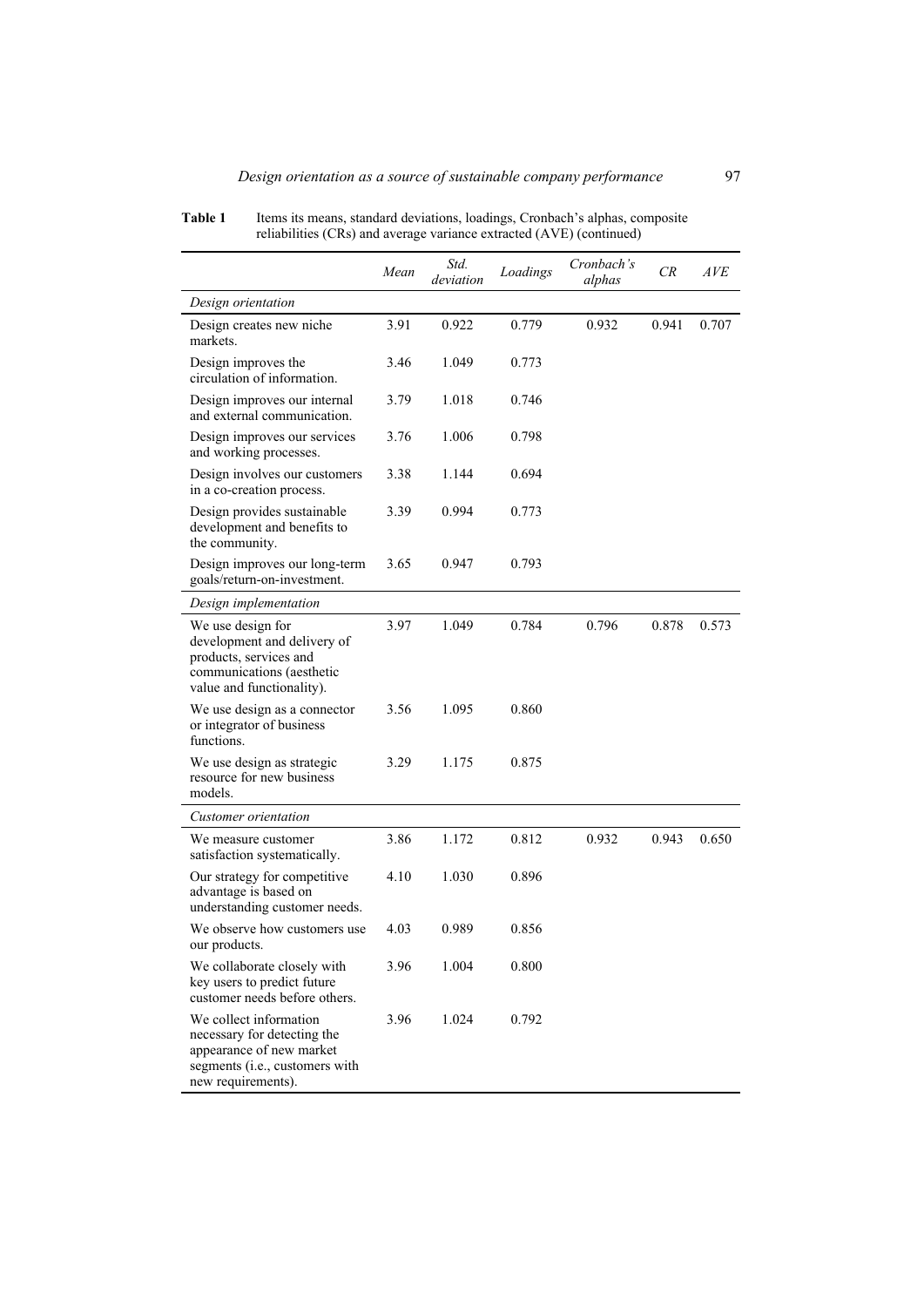| Table 1 | Items its means, standard deviations, loadings, Cronbach's alphas, composite |
|---------|------------------------------------------------------------------------------|
|         | reliabilities (CRs) and average variance extracted (AVE) (continued)         |

|                                                                                                                                              | Mean | Std.<br>deviation | Loadings | Cronbach's<br>alphas | CR    | AVE   |
|----------------------------------------------------------------------------------------------------------------------------------------------|------|-------------------|----------|----------------------|-------|-------|
| Customer orientation                                                                                                                         |      |                   |          |                      |       |       |
| We have full, updated,<br>information on the evolution of<br>the image of our products/<br>brands by our current and<br>potential customers. | 3.59 | 1.036             | 0.780    | 0.932                | 0.943 | 0.650 |
| We measure levels of customer<br>loyalty compared to last year<br>and our competition.                                                       | 3.57 | 1.121             | 0.748    |                      |       |       |
| We explore key trends to gain<br>insight into what users will<br>need in future.                                                             | 4.07 | 0.987             | 0.743    |                      |       |       |
| Our objectives and strategies<br>are driven by increasing value<br>for customers.                                                            | 4.28 | 0.933             | 0.817    |                      |       |       |
| Performance                                                                                                                                  |      |                   |          |                      |       |       |
| Firm's performance over the<br>last three years against<br>competing firms.                                                                  | 3.86 | 0.921             | 0.769    | 0.921                | 0.941 | 0.762 |
| Sales growth position relative<br>to competition.                                                                                            | 3.60 | 0.910             | 0.898    |                      |       |       |
| Satisfaction with sales growth<br>rate.                                                                                                      | 3.41 | 0.996             | 0.880    |                      |       |       |
| Market share growth relative to<br>competition.                                                                                              | 3.55 | 0.947             | 0.921    |                      |       |       |
| Satisfaction with return on<br>sales.                                                                                                        | 3.47 | 0.989             | 0.887    |                      |       |       |

**Table 2** Cronbach's alphas, CR, AVE and Fornell-Larcker criteria

|                            | DO       | 111      |          | $\mathcal{CP}$ |
|----------------------------|----------|----------|----------|----------------|
| Design orientation (DO)    | $0.841*$ |          |          |                |
| Design implementation (DI) | 0.617    | $0.757*$ |          |                |
| Customer orientation (CO)  | 0.428    | 0.452    | $0.806*$ |                |
| Company performance (CP)   | 0.314    | 0.232    | 0.509    | $0.873*$       |

Note: \*square root of AVE.

The reliability of the scales was evaluated based on the Cronbach alphas and CR measures. As can be observed in Table 1, all Cronbach's alphas and CRs were higher than the recommended value of 0.6. Also, all indicator loadings were higher than 0.6 and AVE higher than 0.5. This indicated adequate convergent validity. For discriminant validity, two tests were deployed. First, Fornell and Larcker (1981) test (Table 2) showed that the square roots of AVE for all latent variables are higher than all correlations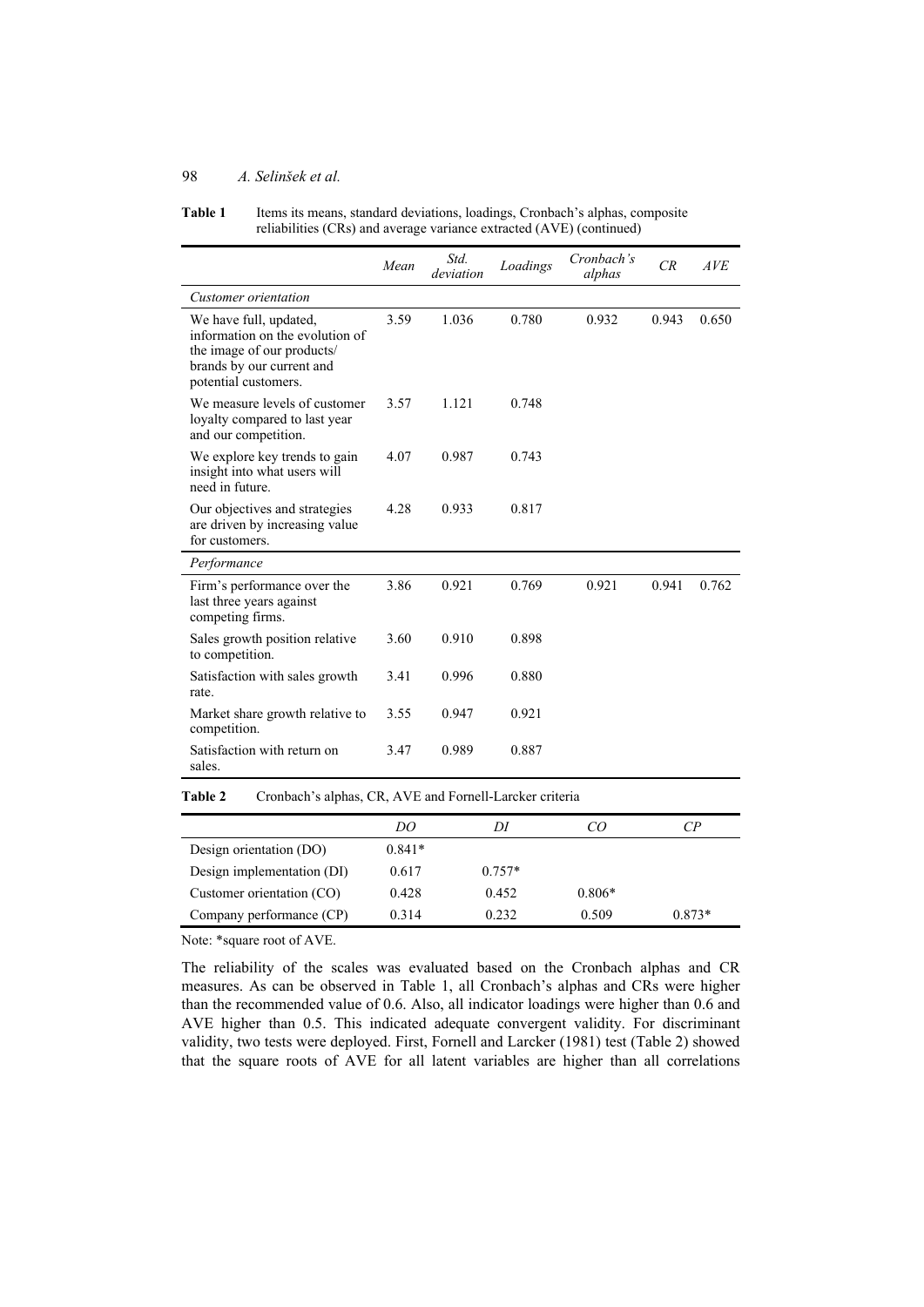between latent variables. Additionally, Table 3 shows that heterotrait-monotrait (HTMT) ratios of correlations were below the cut off criteria of 0.85. According to that, we can conclude that the criteria needed for discriminant validity were achieved (Henseler et al., 2015).

**Table 3** HTMT ratio of correlations

|                       | Design orientation | Design implementation | Customer orientation |
|-----------------------|--------------------|-----------------------|----------------------|
| Design implementation | 0.658              |                       |                      |
| Customer orientation  | 0.461              | 0.502                 |                      |
| Company performance   | 0.264              | 0.367                 | 0.538                |

#### **5 Results**

The structural model was tested with the structural equation modelling (SEM), using the partial least squares estimation (PLS-SEM). The results are provided in Table 4. The overall model fit was assessed with the standardised root mean square residual (SRMR) index, which is the root mean square discrepancy between the observed correlations and the model-implied correlations. Overall fit index SRMR was 0.077, which is in the suggested interval, lower than 0.08 (Henseler et al., 2014). Coefficients of determination of endogenous variables were as follows: for design implementation  $R_{DI}^2 = 0.381$ ; for customer orientation  $R_{CO}^2 = 0.205$ ; and for company performance  $R_{CP}^2 = 0.259$ . Variance inflation factors (VIF) except for one item were all bellow the recommended value of 5.

As can be observed from Table 4, design orientation has a significant strong positive impact on design implementation ( $\gamma_1 = 0.617$ ; p < 0.001), meaning H1 could be confirmed. The direct relationship between design orientation and customer orientation was not significant. Therefore we rejected hypothesis H2. However, there was an indirect positive, statistically significant impact of design orientation on customer orientation through design implementation (indirect impact:  $0.279$ ;  $p \le 0.001$ ). As expected, the impact of design implementation on customer orientation ( $\beta_1 = 0.452$ ; p < 0.001) and the impact of customer orientation on company performance ( $\beta_2 = 0.509$ ; p < 0.001) was positive and statistically significant. Hence, we confirmed hypotheses H3 and H4. H5 predicted the indirect impact of design implementation on company performance, where customer orientation was expected to be a mediating variable. The mediation was assessed following the recommendations of Baron and Kenny (1986) and MacKinnon et al. (2002). Results show that customer orientation mediates all impact of design implementation (indirect impact:  $0.142$ ; p < 0.01). As can be seen from Table 4 all hypotheses with the exception of H5 were supported with more than 99.9% probability. H5 was supported with a lower, but still acceptable level of 99% probability. The relationship was statistically significant, and H5 was confirmed. Also, H6 was confirmed since customer orientation also partially mediates the impact of design orientation on company performance (indirect impact:  $0.230$ ;  $p < 0.001$ ).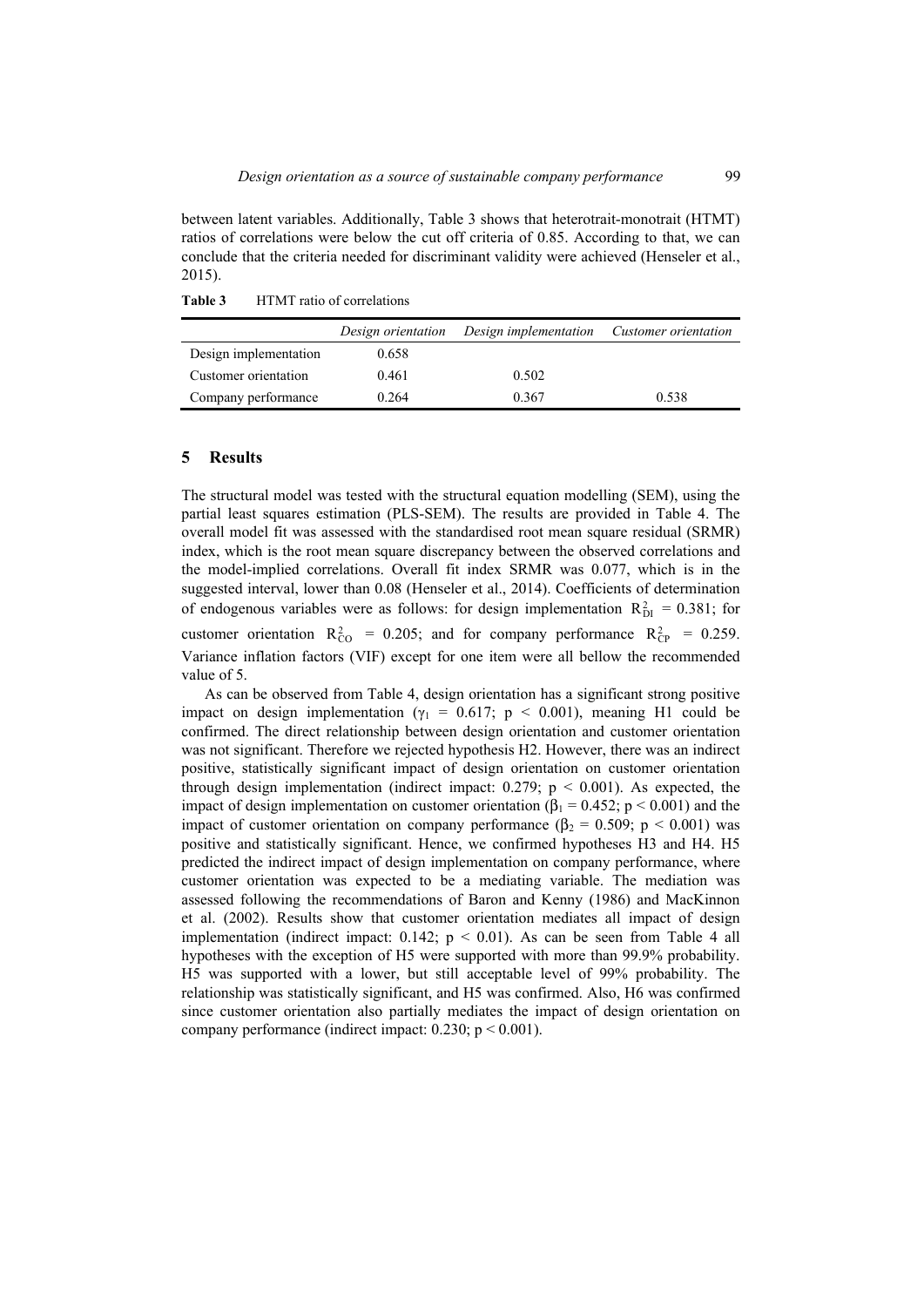|                                                                                                                  | All companies                 |           | Medium and large companies    |           | Small companies               |           | Difference                         |
|------------------------------------------------------------------------------------------------------------------|-------------------------------|-----------|-------------------------------|-----------|-------------------------------|-----------|------------------------------------|
| Hypotheses                                                                                                       | Path coefficient Significance |           | Path coefficient Significance |           | Path coefficient Significance |           | significance<br>between<br>sdno.la |
| $H1$ DO $\rightarrow$ DI                                                                                         | 0.617                         | p < 0.001 | 0.721                         | p < 0.001 | 0.554                         | p < 0.001 | n.s.                               |
| $H2$ DO $\rightarrow$ CO                                                                                         | n.s.                          | n.s.      | n.s.                          | n.s.      | n.s.                          | n.s.      | n.s.                               |
| Indirect: $DO \rightarrow D1$                                                                                    | 0.279                         | p < 0.001 | 0.357                         | p < 0.001 | 0.251                         | p < 0.05  | n.s.                               |
| $H3$ DI $\rightarrow$ CO                                                                                         | 0.452                         | p < 0.001 | 0.494                         | p < 0.001 | 0.454                         | p < 0.001 | n.s.                               |
|                                                                                                                  | 0.509                         | p < 0.001 | 0.800                         | p < 0.001 | 0.335                         | p < 0.01  | p < 0.001                          |
| ಕಿ<br>$\text{H5}$ Indirect: D1 $\rightarrow$ CO $\rightarrow$                                                    | 0.230                         | p < 0.001 | 0.396                         | p < 0.001 | 0.125                         | p < 0.05  | p < 0.05                           |
| පි<br>$H6$ Indirect: DO $\rightarrow$ CO                                                                         | 0.142                         | p < 0.01  | 0.285                         | p < 0.001 | n.s.                          | n.s.      | p < 0.05                           |
| $SRMR = 0.077$                                                                                                   |                               |           |                               |           |                               |           |                                    |
| Notes: DO – design orientation; DI – design implementation; CO – costumer orientation; CP – company performance. |                               |           |                               |           |                               |           |                                    |

Table 4 Hypotheses, path coefficients and R<sup>2</sup> values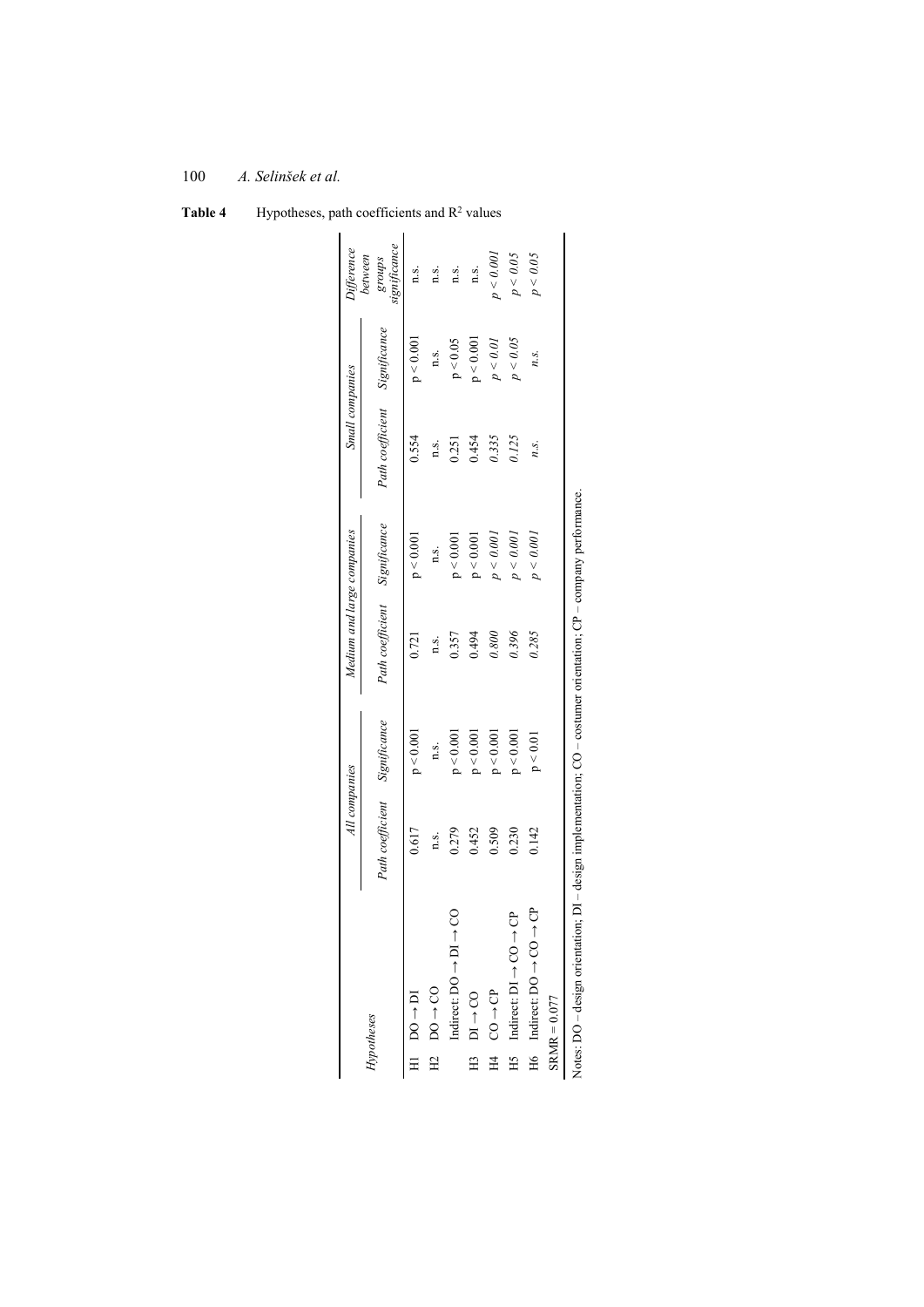In the last step, we assessed the differences in relationships between companies according to their size. Due to the smaller sample size, the companies were divided into two groups of medium and large companies (42) and small companies (58). A multi-group analysis procedure (MGA) was used further to calculate path coefficients for both groups in SEM-PLS. The results are presented in Table 4. Concerning the direct impacts, only the difference in the path from customer orientation to company performance was statistically significant at  $p < 0.001$ . This impact is much stronger for medium and large companies, where we can support the hypothesis at  $p < 0.001$  (99.9% probability). For small companies, the hypothesis can only be supported at a lower probability level (95%). Concerning the mediating impacts, there also exists a difference between medium/large and small companies. The mediating impact is, in both cases stronger and significant for medium and large companies. The differences in impacts show that not only customer orientation but also design orientation and implementation could be more important performance tools in large and medium-sized companies.

#### **6 Conclusions**

## *6.1 Theoretical implications*

This research emphasises the role of design as one of the fundamental elements of customer orientation, especially in terms of adding value at the level of emotional benefits. At the same time, the research confirms the indirect impact of design orientation on the company's success in the market. The results show that the concept of design orientation is positively related to the concept of customer orientation, but this influence is mostly indirect, through design implementation. In this way, our study expands the existing knowledge about direct and indirect influences between the researched concepts, especially in the field of design implementation, and suggests that not only the design orientation but also the design implementation itself is important for market success.

Our results support most research findings reported in previous studies (i.e., Borja de Mozota, 2002; Moll et al., 2007; Kootstra, 2009; Venkatesh et al., 2012), where authors confirmed that design is an important antecedent of market success. However, the novelty of our research is that the design variable is introduced as having a positive influence on customer orientation and market performance, while previous studies have mostly linked the design orientation of firms directly to financial success.

Empirical results confirm the positive impact of design orientation on design implementation. It emphasises the importance of being design-oriented at a strategic level, e.g., to incorporate design thinking into the company's vision while at the same time expanding the idea of design orientation from the top down. It indicates that excellent design in terms of creativity by itself does not guarantee success on the market, especially if it is not well implemented. Furthermore, the results show that the design implementation will not achieve the desired effect if the company does not take care of the design culture. It influences the customer orientation only indirectly, through design implementation, which further reinforces the finding that the design implementation should be customer-tailored, according to their expectations. Additionally, we argue that all dimensions of design, design orientation and its implementation should be developed based on customer-related information. If the design is well integrated into all levels and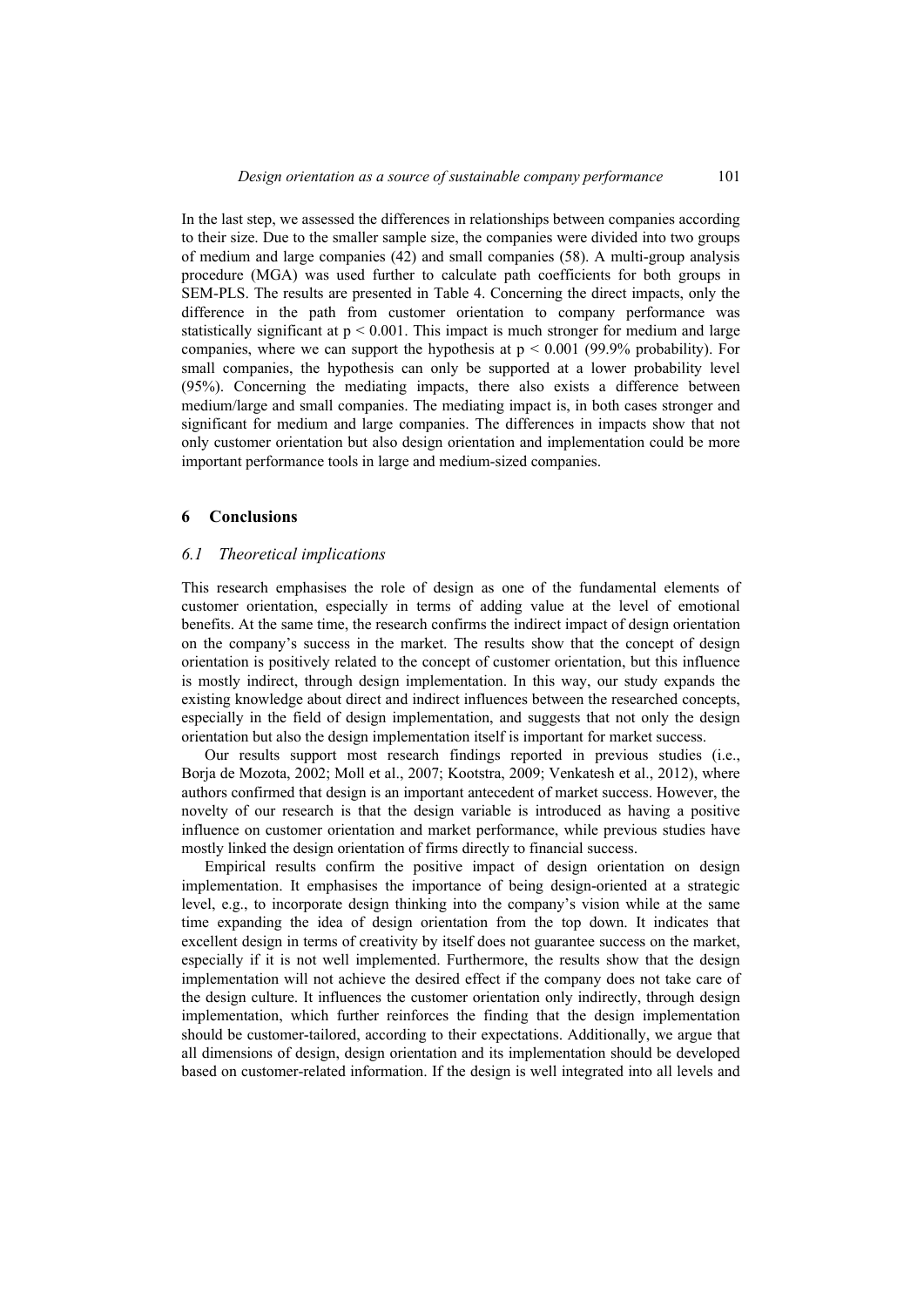departments, the stronger the customer orientation will be, and this could lead to success in the market.

It should, however, be highlighted that design orientation does not influence the company's performance directly and positively, be it financial or related to market share. Rather than that, its impact is indirect through customer orientation.

The results of this study further emphasise the importance of customer orientation in achieving company performance, as has been the case in some previous literature (e.g., Zhou and Nakata, 2007; Ziggers and Henseler, 2016). Furthermore, it shows that in order to achieve a higher performance level with design orientation and implementation, companies must be customer-oriented as well. This finding seems to be especially important for larger Croatian companies. In the majority of customer orientation literature so far (Blocker et al., 2011; Frambach et al., 2016; Feng et al., 2019), it has been considered primarily as a predecessor of other concepts (such as innovation, reputation, and others). This study proves that it could also act as a mediator and further emphasises the possible important role of customer orientation as a critical source of competitive advantage of the organisation.

Concerning design orientation and implementation, customer orientations seem to be more critical for business success as a design orientation mediator. As discussed in the literature review section, it is sometimes more challenging to achieve a unified culture of market orientation in larger companies. Our results indicate that the companies being successful at this task can also be more commercially and financially successful and make more use of design potential in conjunction with other long-standing, sustainable resources they may possess, such as reputation, early entry advantage, economies of scale, and others.

### *6.2 Managerial implications*

Managers have long emphasised the importance of design for sustainable company performance, but this study is one of the first to show that design orientation can also be considered for strengthening customer orientation.

Since Croatian companies tend to maximise short-run profitability while at the same time neglecting long-term goals, according to the findings of this study, companies with a higher level of design orientation have more potential to achieve higher market and financial performance scores. That is not only important for larger Croatian companies where the impact on performance is stronger, but also for SMEs that make up most of its economy. According to that, in order to achieve competitive advantages, managers and CEOs should focus on design orientation integration into different levels of the company structures. That emphasises the importance of education and knowledge about the design and the use of creativity.

### *6.3 Limitations and further research*

First, our research was focused on the managers' point of view what could potentially be the source for common method bias. In further research, other aspects, especially the value of design from the customer perspective, could be included in the research. Second, online research had a high drop-out, which was one of the severe problems which caused a relatively small final sample ( $N = 100$ ). Ideally, studies should rely on a multiple key informant approach for the data collection; therefore, in the future, researchers should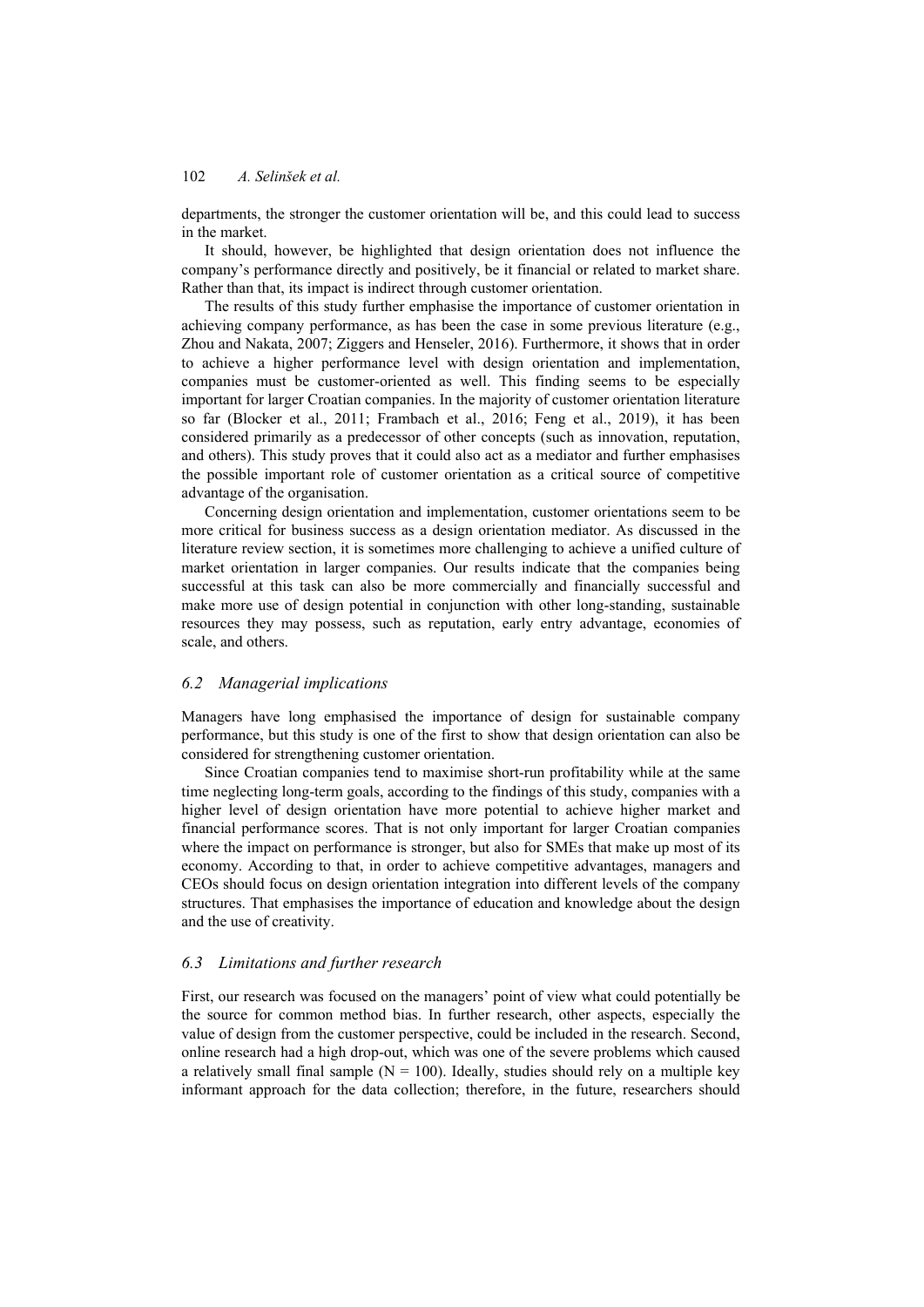collect more objective data from the environment, such as market or technological turbulence, which would allow for more accurate generalisation of the results. Third, the sample of only Croatian companies with more than three employees can be exposed as a limitation. The suggestion for future research is to broaden the work to other countries in the region, to be able to compare the results and assess similarities and differences. Further, it would be useful to show the differences between companies in the sample with (27%) and without design awards to measure the strength of the strategic view of design leadership.

## **References**

- Adner, R. and Zemsky P. (2006) 'A demand-based perspective on sustainable competitive advantage', *Strategic Management Journal*, Vol. 27, No. 3, pp.215–239.
- Anseel, F., Lievens, F., Schollaert, E. and Choragwicka, B. (2010) 'Response rates in organizational science, 1995–2008: a meta-analytic review and guidelines for survey researchers', *Journal of Business and Psychology*, Vol. 25, No. 3, pp.335–349.
- Atuahene-Gima, K., Slater, S.F. and Olson, E.M. (2005) 'The contingent value of responsive and proactive market orientations for new product program performance', *The Journal of Product Innovation Management*, Vol. 22, No. 6, pp.464–482.
- Baron, R.M. and Kenny, D.A. (1986) 'The moderator-mediator variable distinction in social psychological research: conceptual, strategic and statistical considerations', *Journal of Personality and Social Psychology*, Vol. 51, No. 6, pp.1173–1182.
- Baruch, Y. and Holtom, B.C. (2008) 'Survey response rate levels and trends in organizational research', *Human Relations*, Vol. 61, No. 8, pp.1139–1160.
- Best, K. (2006) *Design Management: Managing Design Strategy, Process and Implementation*, Ava Academia, Lausanne.
- Black, C.D. and Baker, M. (1987) 'Success through design', *Design Studies*, Vol. 8, No. 4, pp.207–216.
- Bloch, P.H., Brunel, F.F. and Arnold, T.J. (2003) 'Individual differences in the centrality of visual product aesthetics: concept and measurement', *Journal of Consumer Research*, Vol. 29, No. 4, pp.551–565.
- Blocker, C.P., Flint, D.J. and Myers, M.B. (2011) 'Proactive customer orientation and its role for creating customer value in global markets', *Journal of the Academy of Marketing Science*, Vol. 39, No. 2, pp.216–233.
- Borja de Mozota, B. (2002) 'Design and competitive edge: a model for design management excellence in European SMEs', *Design Management Journal Academic Review*, Vol. 2, pp.88–103 [online] http://bura.brunel.ac.uk/handle/2438/1387 (accessed 15 July 2020).
- Borja de Mozota, B. (2003) *Design Management: Using Design to Build Brand Value and Corporate Innovation*, D.M.I./Allworth Press, New York.
- Borja de Mozota, B. (2010) 'Design management as core competency: from 'design you can see' to 'design you can't see'', *The Journal of Design Strategies*, Vol. 4, No. 2, pp.91–98.
- Borja de Mozota, B. and Wolff, F. (2019) 'Forty years of research in design management: a review of literature and directions for the future', *Strategic Design Research Journal*, Vol. 12, No. 1, pp.4–26.
- Brown, T. (2008) 'Design thinking', *Harvard Business Review*, Vol. 86, No. 6, pp.85–92.
- Bruce, M., Potter, S. and Roy (1995) 'The risks and rewards of design investment', *Journal of Marketing Management*, Vol. 11, No. 5, pp.403–417.
- Cantó, M., Frasquet, M. and Irene, G.-S. (2019) 'Design orientation in new product development and its measurement', *European Journal of Innovation Management* [online] https://doi.org/ 10.1108/EJIM-07-2019-0187.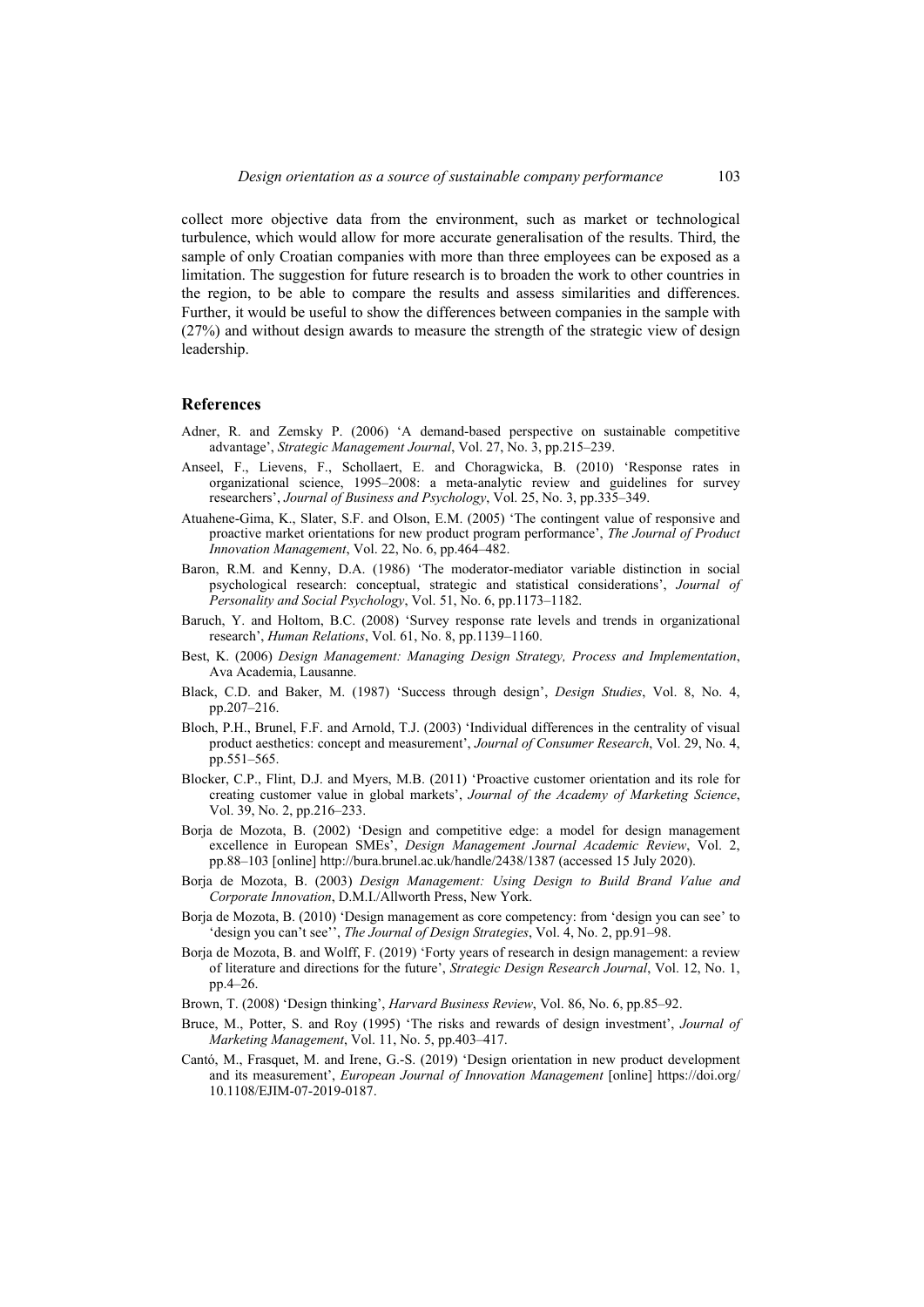- Coviello, N.E., Brodie, R.J. and Munro, H. (2000) 'An investigation of marketing practice by firm size', *Journal of Business Venturing*, Vol. 15, Nos. 5–6, pp.523–545.
- Cronin, J.J., Brady, M.K. and Hult, G.T. (2000) 'Assessing the effects of quality, value, and customer satisfaction on consumer behavioural intentions in service environments', *Journal of Retailing*, Vol. 76, No. 2, pp.193–218.
- Deshpandé, R., Farley, J.U. and Webster, F.E. (1993) 'Corporate culture, customer orientation, and innovativeness in Japanese firms: a quadrad analysis', *Journal of Marketing*, Vol. 57, No. 1, pp.23–37.
- Design Management Institute (DMI) (2015) *DMI: Design Value Index Results and Commentary* [online] https://www.dmi.org/page/2015DVIandOTW (accessed 21 June 2016).
- Edelson, D.C. (2002) 'Design research: what we learn when we engage in design', *The Journal of the Learning Sciences*, Vol. 11, No. 1, pp.105–121.
- Feng, T., Wang, D., Lawton, A. and Luo, B.N. (2019) 'Customer orientation and firm performance: the joint moderating effects of ethical leadership and competitive intensity', *Journal of Business Research*, July, Vol. 100, pp.111–121.
- Fornell, C. and Larcker, F.D. (1981) 'Structural equation models with unobservable variables and measurement error: algebra and statistics', *Journal of Marketing Research*, Vol. 18, No. 3, pp.382–388.
- Frambach, R.T., Fiss, P.C. and Ingenbleek, P.T. (2016) 'How important is customer orientation for firm performance? A fuzzy set analysis of orientations, strategies, and environments', *Journal of Business Research*, Vol. 69, No. 4, pp.1428–1436.
- Gallarza, M.G. and Saura, I.G. (2006) 'Value dimensions, perceived value, satisfaction and loyalty: an investigation of university students' travel behaviour', *Tourism Management*, Vol. 27, No. 3, pp.437–452.
- Gatignon, H. and Xuereb, J-M. (1997) 'Strategic orientation of the firm and new product performance', *Journal of Marketing Research*, Vol. 34, No. 1, pp.77–90.
- Gemser, G. and Leenders, M.A.A.M. (2001) 'How integrating industrial design in the product development process impacts on company performance', *Journal of Product Innovation Management*, Vol. 18, No. 1, pp.28–38.
- Grewal, R., Chandrashekaran, M. and Johnson, J.L. (2013) 'Environments, unobserved heterogeneity, and the effect of market orientation on outcomes for high-tech firms', *Journal of the Academy of Marketing Science*, Vol. 41, No. 2, pp.206–233.
- Hair Jr., J.F., Sarstedt, M., Hopkins, L. and Kuppelwieser, V.G. (2014) 'Partial least squares structural equation modeling (PLS-SEM)', *European Business Review*, Vol. 26, No. 2, pp.106–121.
- Henseler, J., Christian, M.R. and Marko, S. (2015) 'A new criterion for assessing discriminant validity in variance-based structural equation modeling', *Journal of the Academy of Marketing Science*, Vol. 43, No. 1, pp.115–135.
- Henseler, J., Dijkstra, T.K., Sarstedt, M., Ringle, C.M., Diamantopoulos, A., Straub, D.W., Ketchen, D.J., Hair, J.F., Hult, G.T.M. and Calantone, R.J. (2014) 'Common beliefs and reality about partial least squares: comments on Rönkkö & Evermann (2013)', *Organizational Research Methods*, Vol. 17, No. 2, pp.182–209.
- Hertenstein, J., Platt, M. and Veryzer, R.W. (2005) 'The impact of industrial design effectiveness on corporate financial performance', *The Journal of Product Innovation Management*, Vol. 22, No. 1, pp.3–21.
- Keller, G. (1975) *Dizajn/Design*, Vjesnik, Zagreb.
- Khalid, H.M. and Helander, M.G. (2004) 'A framework for affective customer needs in product design', *Theoretical Issues in Ergonomics Science*, Vol. 5, No. 1, pp.27–42.
- Kirca, A., Jayachandran, S. and Bearden, W. (2005) 'Market orientation: a meta-analytic review and assessment of its antecedents and impact on performance', *Journal of Marketing*, Vol. 69, No. 2, pp.24–41.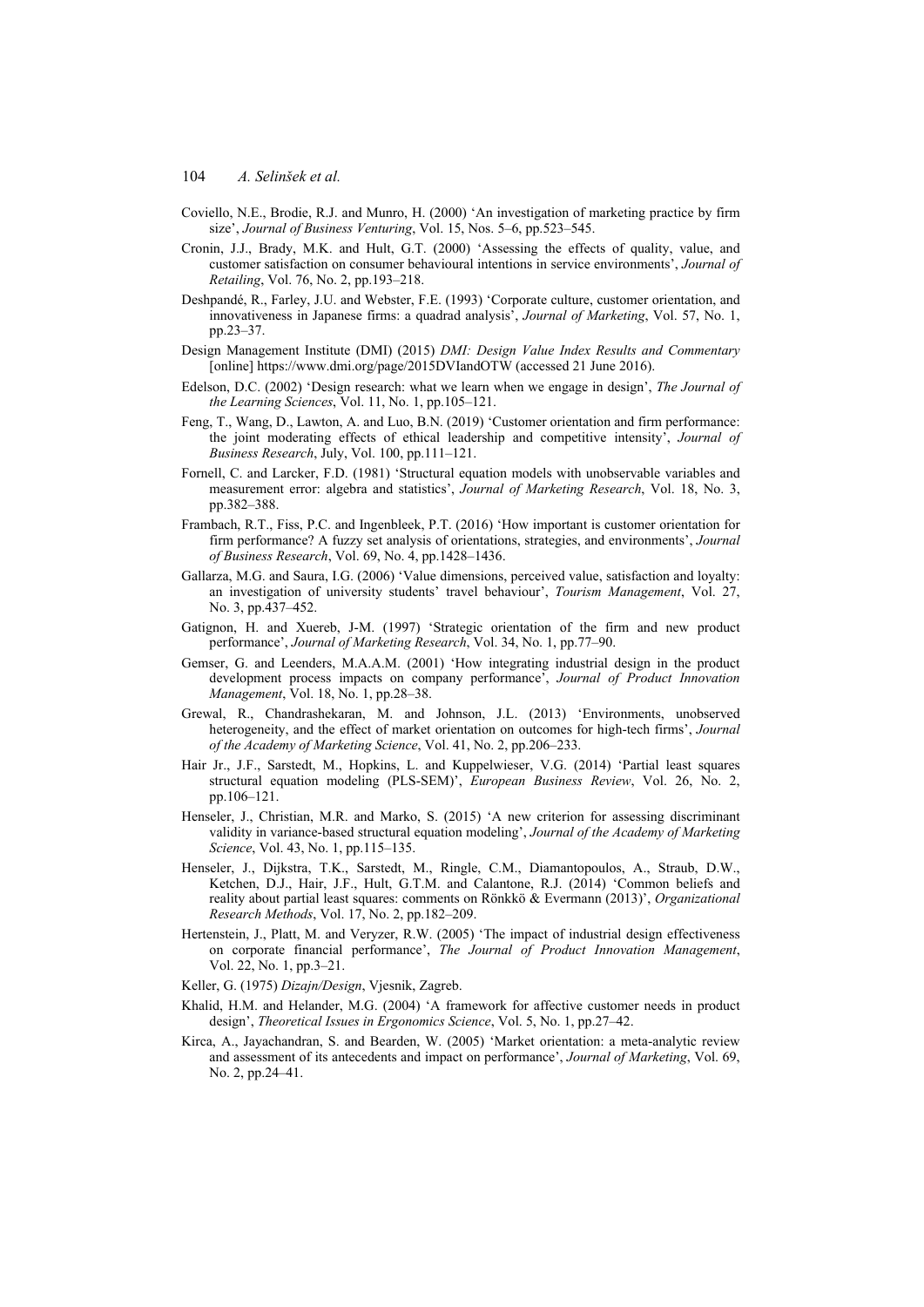- Kohli, A.K. and Jaworski, B.J. (1990) 'Market orientation: the construct, research propositions, and managerial implications', *Journal of Marketing*, Vol. 54, No. 2, pp.1–18.
- Kootstra, G.L. (2009) *The Incorporation of Design Management in Today's Business Practices*. *An Analysis of Design Management Practices in Europe*, DME Survey, Inholland.
- Kotler, P. and Keller, K.L. (2018) *Marketing Management*, 15th ed., Pearson Education Limited, Harlow, UK.
- Lafferty, B.A. and Hult, G.T.M. (2001) 'A synthesis of contemporary market orientation perspectives', *European Journal of Marketing*, Vol. 35, Nos. 1/2, pp.92–109.
- Liedtke, C. (2018) *Design for Sustainability*, Sustainable Development Goals 2018, United Nations [online] https://www.sustainablegoals.org.uk/wp-content/uploads/2018/03/085-088-SDGs-LIEDTKE.pdf (accessed 14 July 2020).
- MacKinnon, D.P., Lockwood, C.M., Hoffman, J.M., West, S.G. and Sheets, V. (2002) 'A comparison of methods to test mediation and other intervening variable effects', *Psychological Methods*, Vol. 7, No. 1, pp.83–104.
- Menguc, B. and Auh, S. (2006) 'Creating a firm-level dynamic capability through capitalizing on market orientation and innovativeness', *Journal of the Academy of Marketing Science*, Vol. 34, No. 1, pp.63–73.
- Milfelner, B. (2009) 'The role of proactive and responsive market orientation in the development of a firm's innovation resources', *Naše Gospodarstvo*, Vol. 55, Nos. 1/2, pp.51–58.
- Moll, I., Montana, J., Guzman, F. and Praallada, F.S. (2007) 'Market orientation and design orientation: a management model', *Journal of Marketing Management*, Vol. 23, No. 9, pp.861–876.
- Monroe, K.B. (1990) *Pricing: Making Profitable Decisions*, McGraw-Hill, New York.
- Montana, J., Guzman, F. and Moll, I. (2007) 'Branding and design management: a brand design management model', *Journal of Marketing Management*, Vol. 23, Nos. 9–10, pp.829–840.
- Narver, J.C. and Slater, F.S. (1990) 'The effect of a market orientation on business profitability', *Journal of Marketing*, Vol. 54, No. 4, pp.20–35.
- Narver, J.C., Slater, F.S. and MacLachlan, D.L. (2004) 'Responsive and proactive market orientation and new-product success', *The Journal of Product Innovation Management*, Vol. 21, No. 5, pp.334–347.
- Ostrom, A.L., Bitner, M.J., Brown, S.W., Burkhard, K.A., Goul, M., Smith-Daniels, V., Demirkan, H. and Rabinovich, E. (2010) 'Moving forward and making a difference: research priorities for the science of service', *Journal of Service Research*, Vol. 11, No. 1, pp.4–36.
- Pekovic, S. and Rolland, S. (2016) 'Customer orientation and firm's business performance: a moderated mediation model of environmental customer innovation and contextual factors', *European Journal of Marketing*, Vol. 50, No. 12, pp.2162–2191.
- Pisnik, A., Dlačić, J. and Milfelner, B. (2016) 'The importance of perceived service value in retail banking services', *Tržište/Market*, Vol. 28, No. 2, pp.191–212.
- Rocco, S. and Selinšek, A. (2019) 'The structure of design orientation and its relationship with market orientation', *Naše gospodarstvo/Our Economy*, Vol. 65, No. 3, pp.50–62.
- Sanchez, J., Callarisa, L., Rodriguez, M.R. and Moliner, A.M. (2006) 'Perceived value of the purchase of a tourism product', *Tourism Management*, Vol. 27, No. 3, pp.394–409.
- Schön, D.A. (1984) *The Reflective Practitioner. How Professionals Think in Action*, Basic Books, New York.
- Silver Coley, L., Mentzer J.T. and Cooper, M.C. (2010) 'Is 'consumer orientation', a dimension of market orientation in consumer markets?', *The Journal of Marketing Theory and Practice*, Vol. 18, No. 2, pp.141–154.
- Simon, H.A. (1970) *The Science of the Artificial*, MIT Press, Cambridge, Massachusetts.
- Sisodia, R.S. (1992) 'Competitive advantage through design', *Journal of Business Strategy*, Vol. 13, No. 6, pp.33–40.